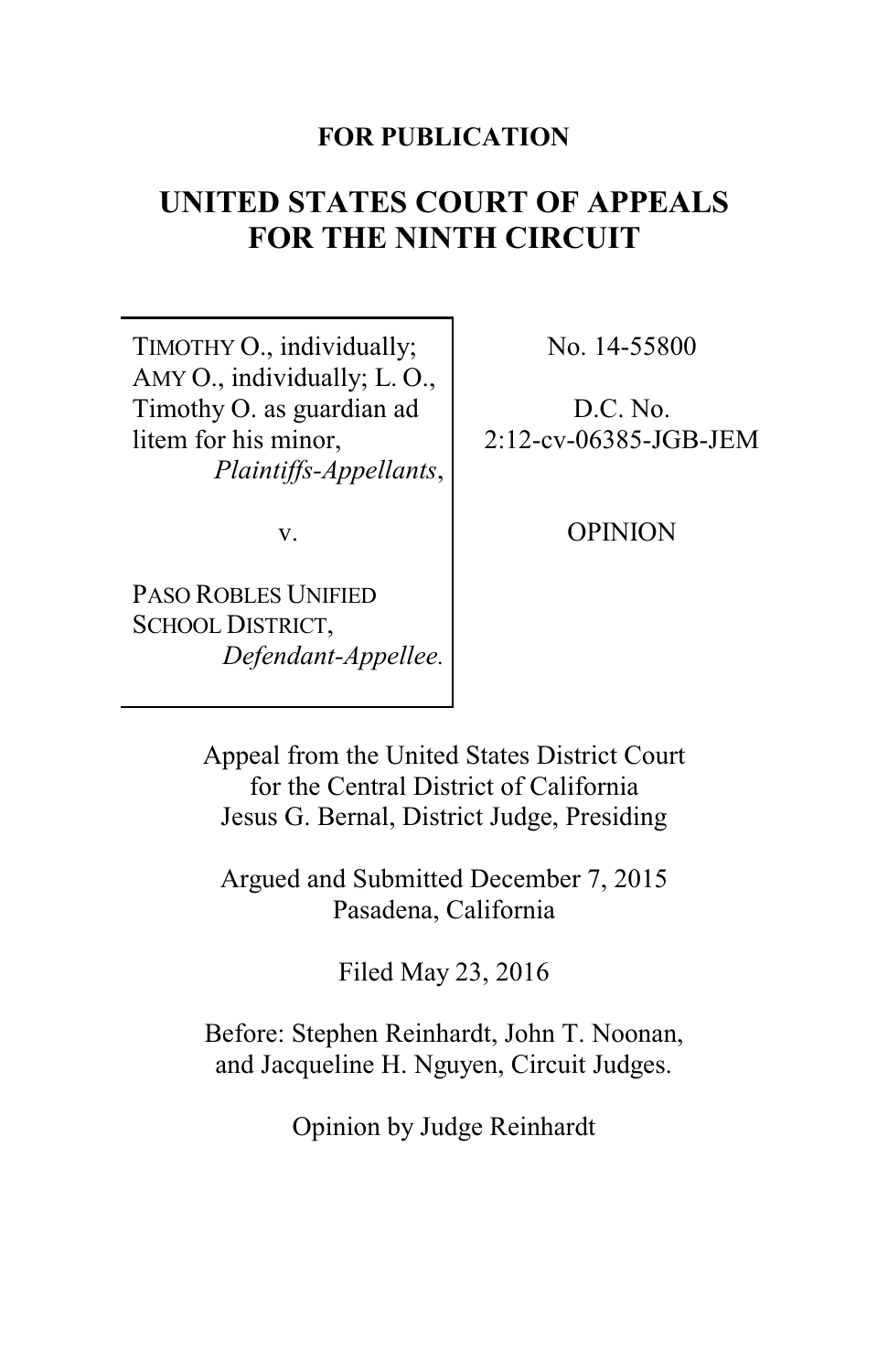## **SUMMARY\***

### **Individuals with Disabilities Education Act**

The panel reversed the district court's judgment in favor of the defendant school district in an action brought under the Individuals with Disabilities Education Act.

The panel held that the school district violated the procedural requirements of the IDEA by failing to formally assess a student for autism, even though this was an area of suspected disability. As a result, the school district was unable to design an educational plan that addressed the student's unique needs, and it denied him a free appropriate public education. The panel remanded for determination of an appropriate remedy.

#### **COUNSEL**

Marcy J.K. Tiffany (argued), Tiffany Law Group, Torrance, California, for Plaintiffs-Appellants.

Diane Beall (argued), Kronick, Moskovitz, Tiedmann & Girard, Sacramento, California, for Defendant-Appellee.

Sarah Erickson André, Michael P. Curtis, and Irene Tatevosyan, Nixon Peabody LLP, Los Angeles, California, for Amicus Curiae Learning Rights Law Center.

**<sup>\*</sup>** This summary constitutes no part of the opinion of the court. It has been prepared by court staff for the convenience of the reader.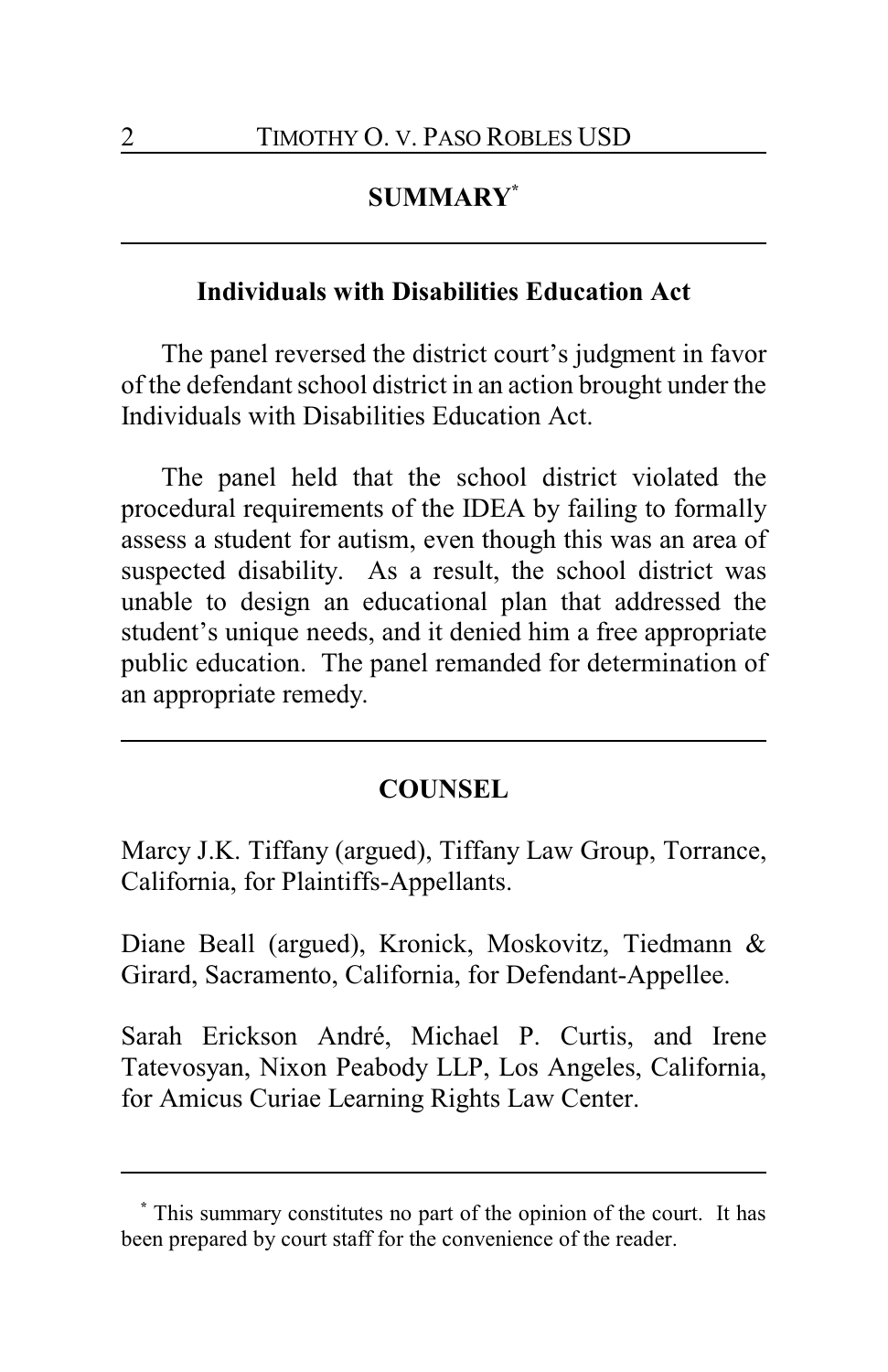Maureen R. Graves, Fountain Valley, California, as and for Amicus Curiae California Association of Parent-Child Advocacy.

Selene Almazan-Altobelli, Towson, Maryland, as and for Amicus Curiae Council of Parent Attorneys and Advocates.

Jan E. Tomsky and Chad J. Graff, Fagen Friedman & Fulfrost LLP, Oakland, California, for Amicus Curiae California School Boards Association's Education Legal Alliance.

### **OPINION**

REINHARDT, Circuit Judge:

The Center for Disease Control and Prevention estimates that nearly one in sixty-eight children has autism spectrum disorder, a neurodevelopmental disorder that is characterized, in varying degrees, by difficulty communicating and socializing and byrestricted repetitive behavior, interests, and activities.**<sup>1</sup>** The disorder is present from birth, or very early in development, and affects children's abilityto communicate ideas and feelings, to use their imagination, and to develop relationships with others. Every individual with autism spectrum disorder is unique, although the main characteristics in children—behavioral deficits in eye contact, responding to one's name, joint attention behavior, pretend play, imitation,

**<sup>1</sup>** *See* CDC Autismand Developmental Disabilities Monitoring Network, *Prevalence of Autism Spectrum Disorder Among Children Aged 8 Years* (Mar. 28, 2014), http://www.cdc.gov/mmwr/preview/mmwrhtml/ ss6302a1.htm?s\_cid=ss6302a1\_w.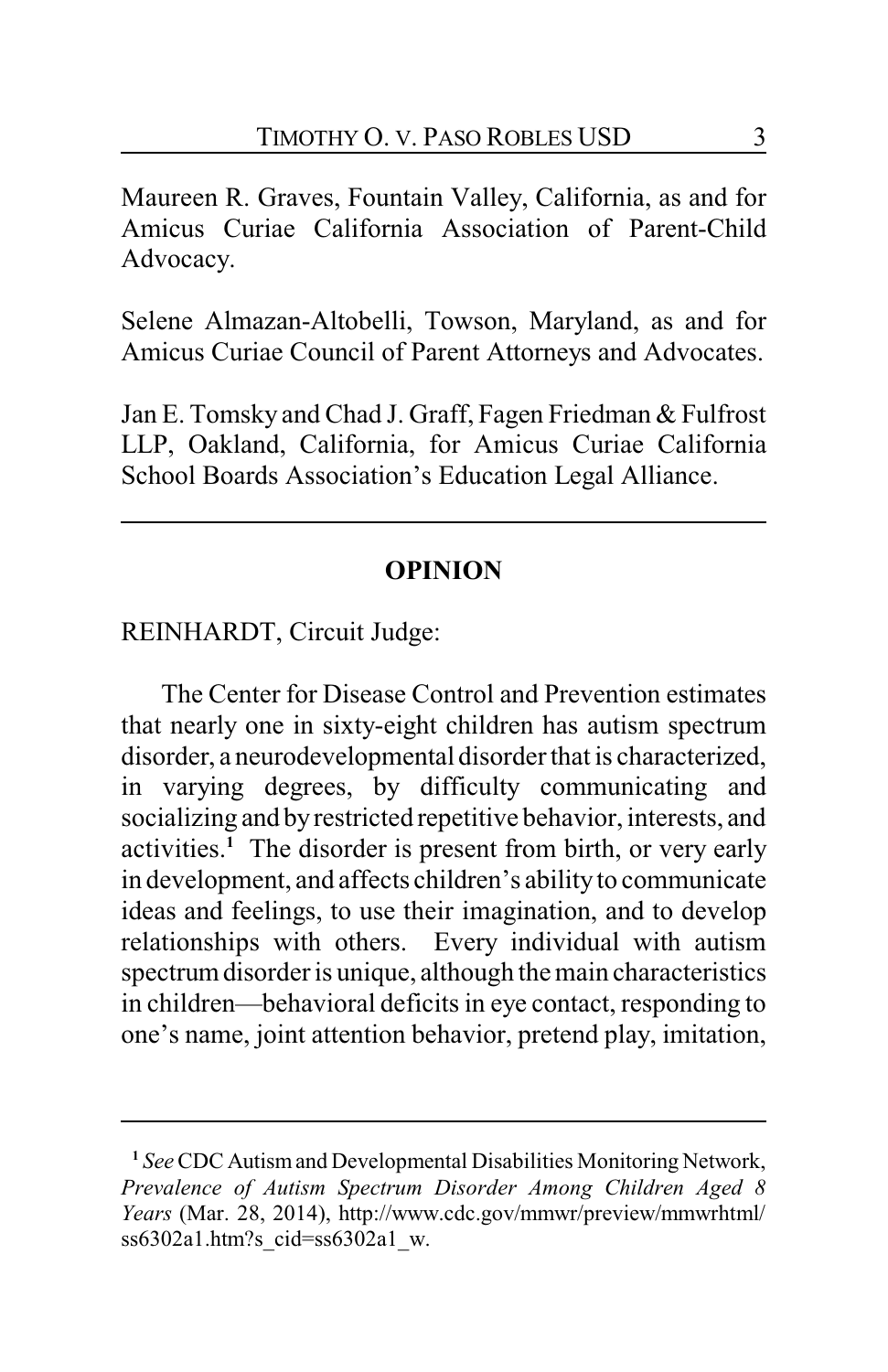nonverbal communication, and language development—are measurable by eighteen months of age. **2**

Early diagnosis and intervention is critical for the education of children with autism. In fact, with early and appropriate intervention, as many as 25% of children with early autism will, at an early age, no longer meet the criteria for that disorder. For the remaining children, intervention in the child's preschool years greatly increases the likelihood that the child will learn to verbally communicate. Indeed, the success of early intervention techniques has lowered the number of autistic children who will remain non-verbal throughout their lifetime to fewer than 10%, down from roughly 50% in the 1980s. Early intervention also minimizes the secondary symptoms and disruptive behavior, such as aggression, tantrums, and self-injury, that are displayed by children with the disorder. If left untreated, however, symptoms of autism spectrum disorder can become more severe and require extensive and expensive therapeutic interventions.**<sup>3</sup>**

**<sup>2</sup>** *See Amanda J. ex rel. Annette J. v. Clark Cty. Sch. Dist.*, 267 F.3d 877, 882–83 (9th Cir. 2007).

**<sup>3</sup>** *See* Lynn Kern Koegal et al., *The Importance of Early Identification and Intervention for Children with or at Risk for Autism Spectrum Disorders*, 16.1 INT'L J. OF SPEECH-LANGUAGE PATHOLOGY 50, 51–52 (2014). *See also* Gary E. Marchant & Jason S. Robert, *Predictive Health Technologies: Genetic Testing for Autism Predisposition: Ethical, Legal and Social Challenges*, 9 HOUS. J. HEALTH L. & POL'Y 203, 208–11 (Spring 2009).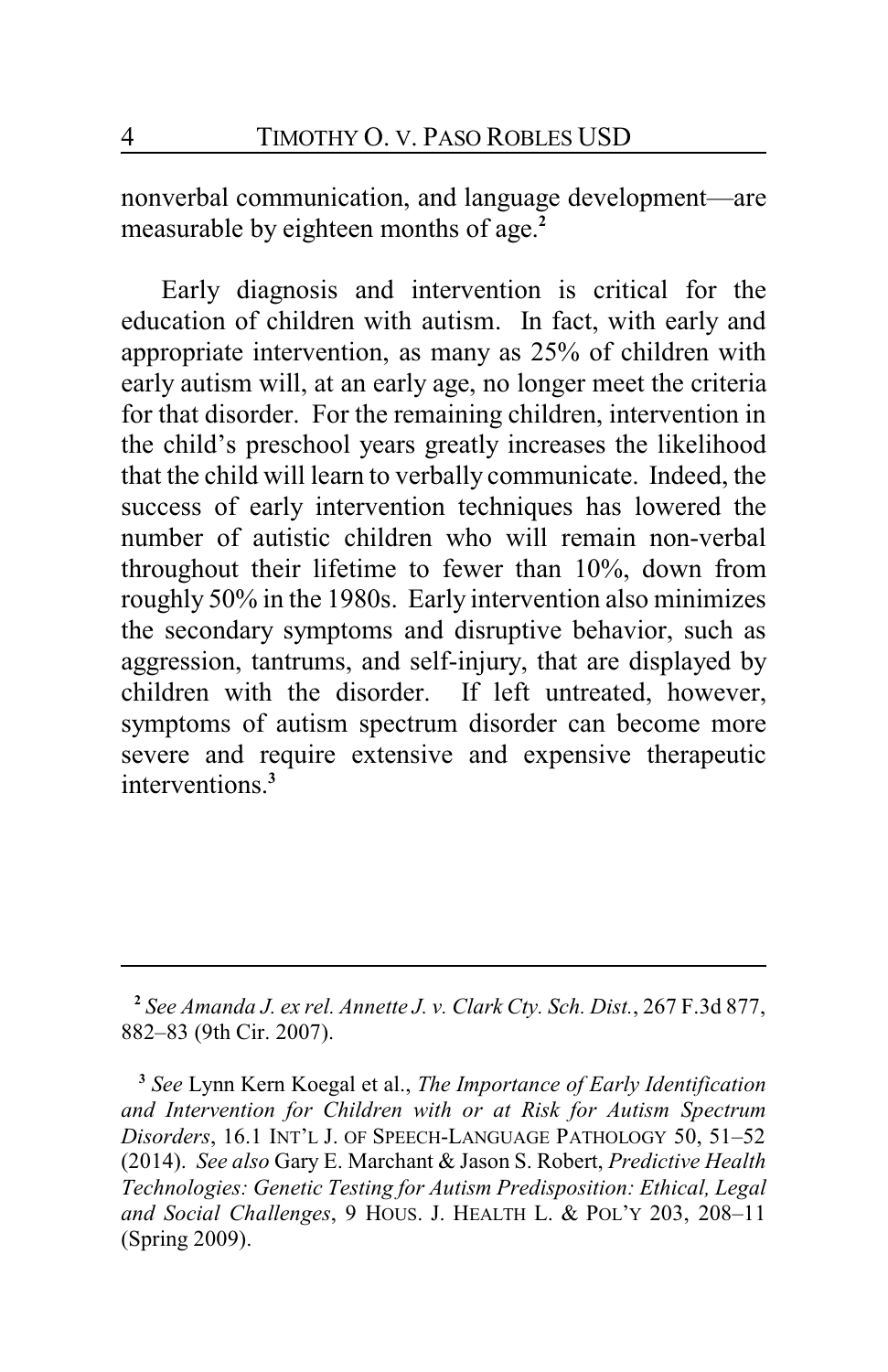Luke**<sup>4</sup>** is a child with autism.**<sup>5</sup>** Under the Individuals with Disabilities Education Act ( "IDEA" or "the Act"), 20 U.S.C. §§ 1400–1487, the defendant Paso Robles Unified School District ("Paso Robles") became responsible for providing Luke with a free appropriate public education ("FAPE") when he turned three years old. In order to ensure that children with disabilities receive an appropriate education tailored to their unique condition, the IDEA requires that when a school district is afforded reason to suspect that a child has a disability, it "conduct a full and individual initial evaluation" that ensures the child is assessed for "all areas of suspected disability," using a variety of reliable and technically sound instruments. 20 U.S.C.  $\S$ § 1414(a)(1),  $(b)(2)$ –(3). At the time of Luke's initial evaluation, Paso Robles was aware that Luke displayed signs of autistic behavior, and therefore, autism was a suspected disability for which it was required to assess him. It chose, however, not to formally assess him for autism because a member of its staff opined, after an informal, unscientific observation of the child, that Luke merely had an expressive language delay, not a disorder on the autism spectrum. We hold that, in so doing, Paso Robles violated the procedural requirements of the

<sup>&</sup>lt;sup>4</sup> In the caption, Luke is named "L.O." In his brief on appeal, as in this opinion, he is referred to as Luke.

**<sup>5</sup>** At the time this case was filed, "autism spectrum disorder" was not recognized as a single disorder, but rather, as subgroups associated with the severity of the person's symptoms: Autistic Disorder, Asperger's Disorder, Childhood Disintegrative Disorder, and Pervasive Developmental Disorder Not Otherwise Specified. Since the 2013 revisions to the Diagnostic and Statistical Manual of Mental Disorders, however, these subgroups have been replaced by the umbrella term "autism spectrum disorder." Throughout this opinion, the original subgroups will generally be referred to individually and collectively as "disorders on the autism spectrum" or "autism."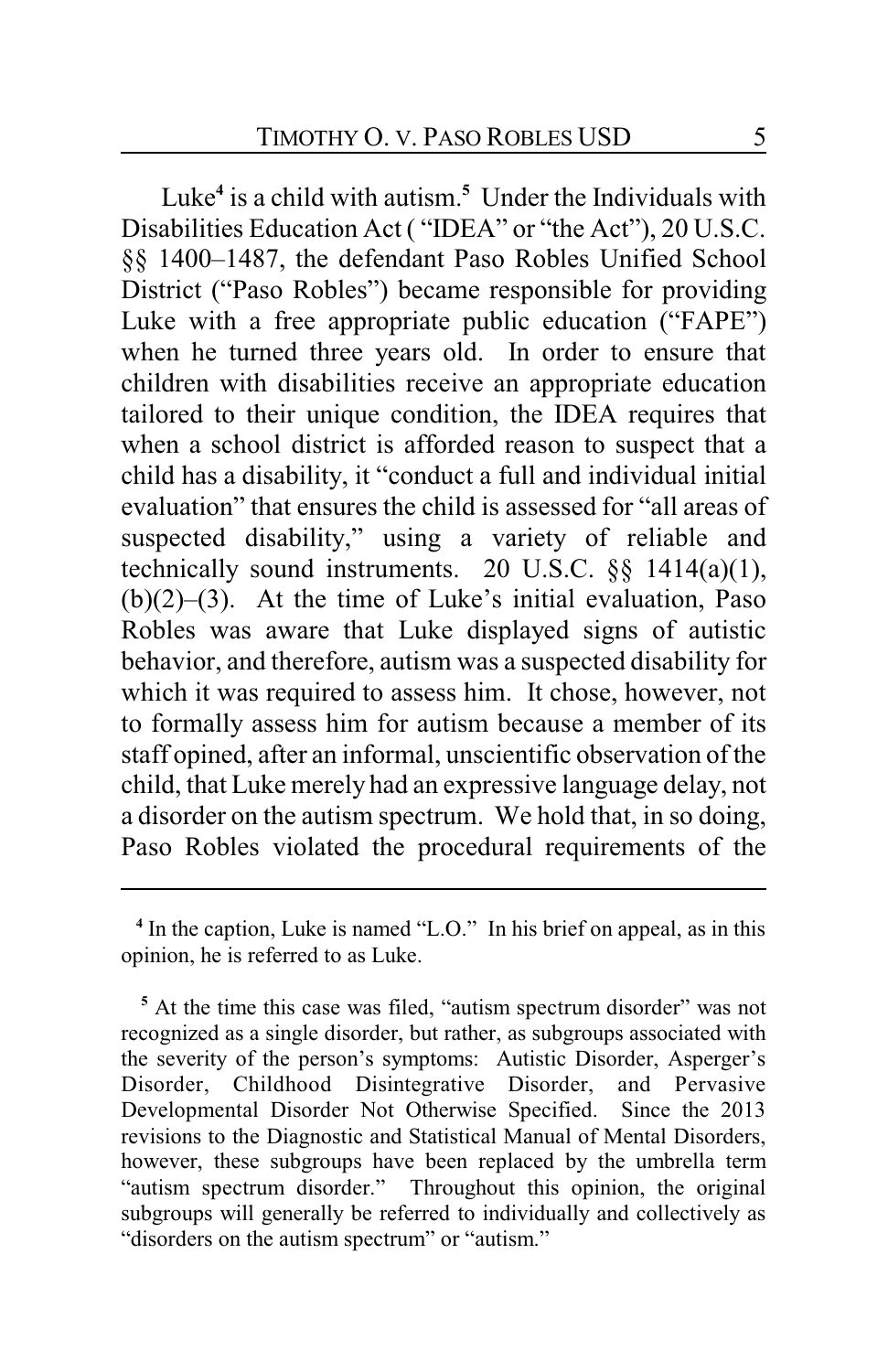IDEA and, as a result, was unable to design an educational plan that addressed Luke's unique needs. Accordingly, we hold that Paso Robles denied Luke a free appropriate public education, and remand for the determination of an appropriate remedy.

#### **STATUTORY AND REGULATORY BACKGROUND**

The Individuals with Disabilities Education Act (originally the Education for All Handicapped Children Act), was designed to reverse a history of educational neglect for disabled children. *Schaffer ex rel. Schaffer v. Weast*, 546 U.S. 49, 52 (2005) (citing H.R. Rep. No. 94-332, p. 2 (1975)). At the time of its passage, the need for institutional reform was pervasive: millions of children with a multitude of disabilities were entirely excluded from public schools, and others, while present, could not benefit from the experience because of undiagnosed—and therefore unaddressed—disabilities. *See* 20 U.S.C. § 1400(c)(2).

With the goal of remedying these systemic problems, the Act conditions the receipt of federal funds on States' maintenance of policies and procedures ensuring that a "free appropriate public education" is available to all children with disabilities between the ages of three and twenty-one. *Id.* § 1412(a)(1)(A).**<sup>6</sup>** A free appropriate public education requires the provision of "specially designed instruction, at

**<sup>6</sup>** A "child with a disability" is one who has either intellectual disabilities, hearing impairments, speech or language impairments, visual impairments, serious emotional disturbance, orthopedic impairments, autism, traumatic brain injury, other health impairments, or specific learning disabilities, and who, by reason thereof, needs special education and related services. 20 U.S.C. § 1401(3)(A).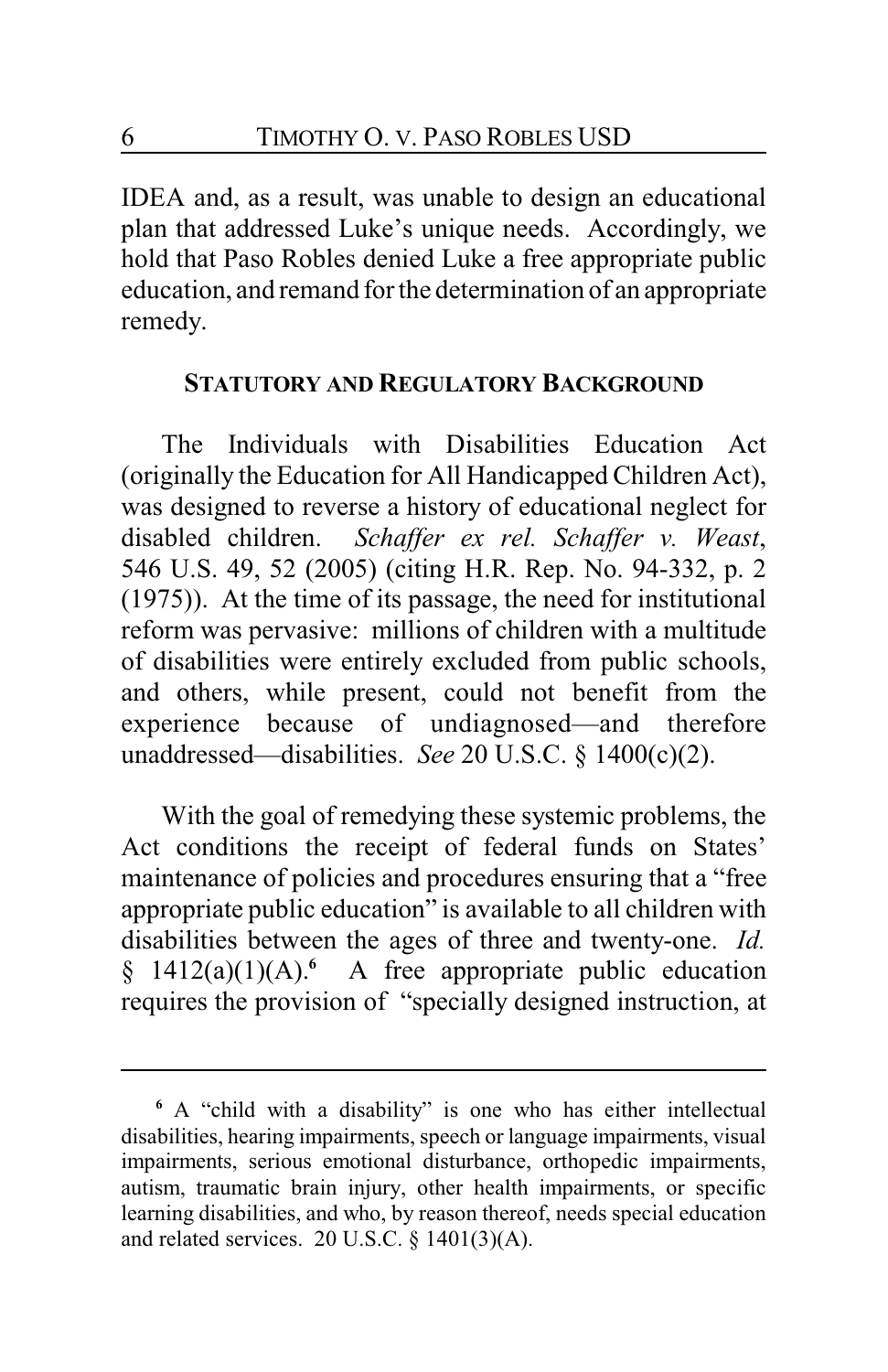no cost to the parents, to meet the unique needs of a child with a disability," *id.* § 1401(9) & (29), as well as transportation, developmental, corrective and other supportive services required to ensure that the child benefits from that special education, *id.* § 1401(26).

# *Identification and Evaluation of Children with Disabilities*

In order to provide a free appropriate public education to all children with disabilities States must, of course, first identify those children and evaluate their disabling conditions. Accordingly, the IDEA requires that every State have procedures in place that are designed to identify children who may need special education services. *Id.*  $§$  1412(a)(3)(A). Once identified, those children must be evaluated and assessed for all suspected disabilities so that the school district can begin the process of determining what special education and related services will address the child's individual needs. *See id.* §§ 1412(a)(7), 1414(a)–(c).

That this evaluation is done early, thoroughly, and reliably is of extreme importance to the education of children. Otherwise, many disabilities will go undiagnosed, neglected, or improperly treated in the classroom. *See id.* § 1400(c). For this reason, the IDEA requires that local school districts**<sup>7</sup>** must "conduct a full and individual initial evaluation" of a

**<sup>7</sup>** Specifically, the statute requires that the initial evaluation be conducted by a "State educational agency, other State agency, or local educational agency." A State educational agency is the State agency primarily responsible for the State supervision of public schools. 20 U.S.C. § 1401(32). Generally, a "local educational agency" is synonymous with the local school district. *See id.* § 1401(19). Thus, for simplicity's sake, this opinion will refer simply to "school districts," or "the district."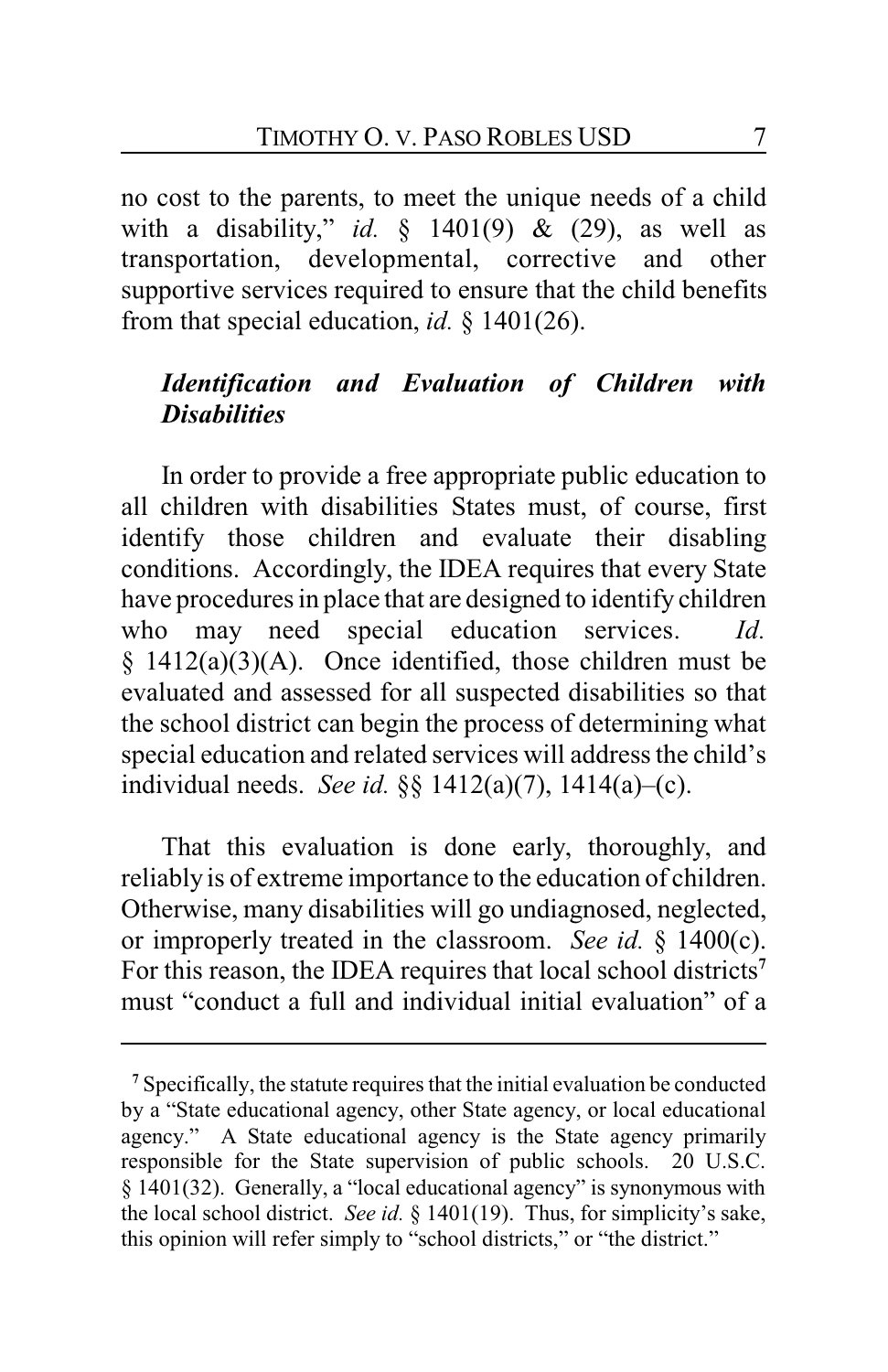child "*before* the initial provision of special education and related services" to that child. *Id.*  $\S$  1414(a)(1)(A) (emphasis added).**<sup>8</sup>** Furthermore, the IDEA and its accompanying regulations contain an extensive set of procedural requirements that are designed to ensure that this initial evaluation (as well as any subsequent reevaluations) achieves a complete result that can be reliably used to create an appropriate and individualized educational plan tailored to the needs of the child.

First, the initial evaluation must be designed not only to determine whether the child has a disability, but also "to gather relevant functional, developmental, and academic information about the child," that can be used to determine the child's individual educational needs. 34 C.F.R. § 300.304(b)(1); 20 U.S.C. § 1414(a)(1)(C). The school district must, therefore, "ensure that– . . . the child is assessed in *all areas* of suspected disability." 20 U.S.C. § 1414(b)(3)(B) (emphasis added). Anything less would not provide a complete picture of the child's needs.

Second, the local school district must provide notice to the child's parents that describes "*any* evaluation procedures"

**<sup>8</sup>** Any parents who have reason to suspect their child may have a disability may request such an initial evaluation. 34 C.F.R. § 300.301(b). If the school district wishes to deny the request, it must provide written notice to the parents explaining that it refuses to conduct an initial evaluation and provide an explanation as to why it does not suspect the child has a disability and what records or evaluations it used as the basis for its decision. 34 C.F.R. § 300.503(a) & (b). A parent may then challenge this decision by requesting a due process hearing under 34 C.F.R. § 300.507 or filing a State complaint under 34 C.F.R. § 300.153. The school district may also initiate an evaluation *sua sponte* if it seeks and receives parental consent. 34 C.F.R. § 300.301(b).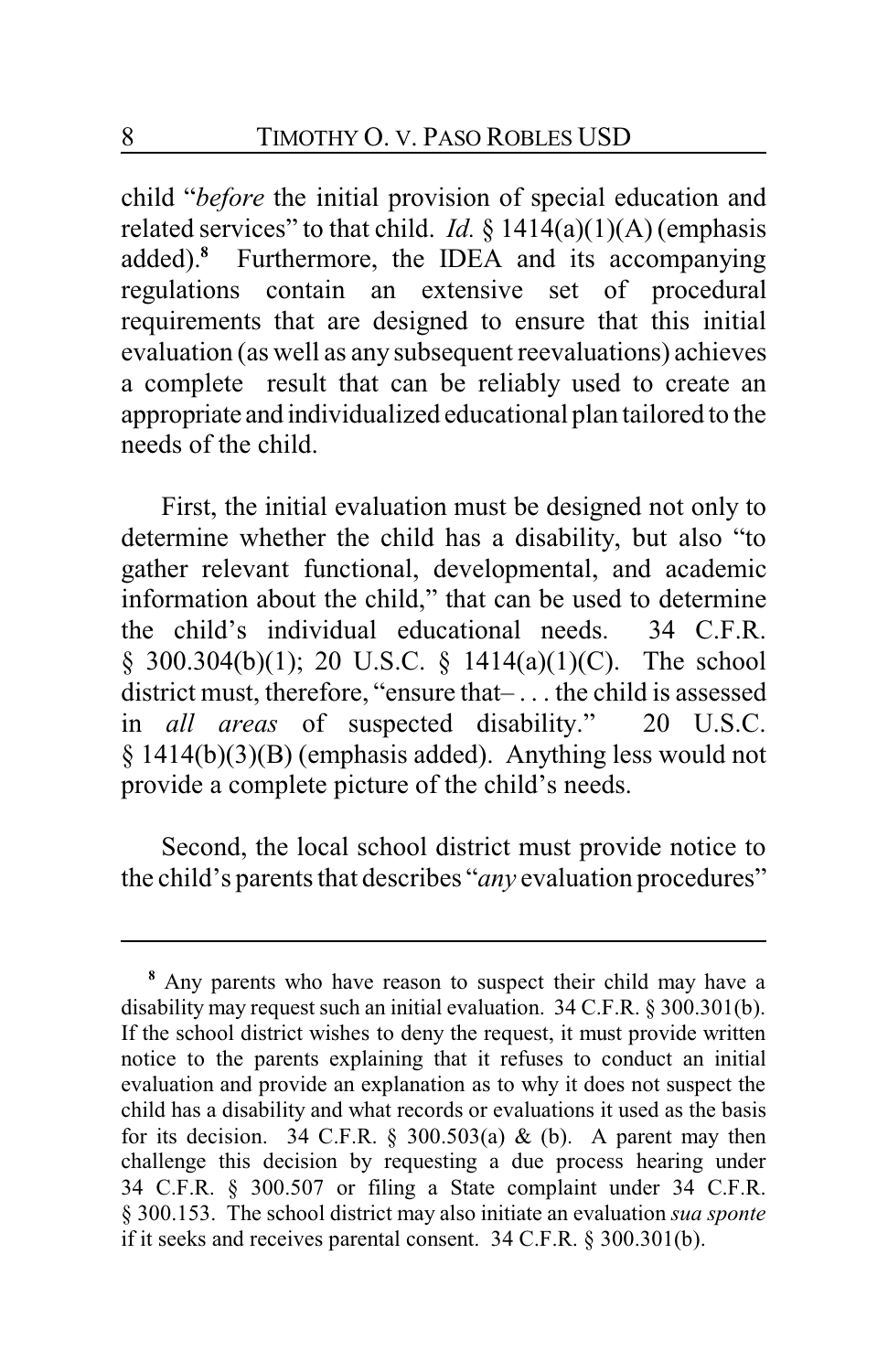that the district proposes to conduct, as well as why it has made those decisions. 20 U.S.C. § 1414(b)(1) (emphasis added); 34 C.F.R. § 300.304(a). The statute further requires, *inter alia*, that in conducting the evaluation, school districts must:

- 1. Use a "variety of assessment tools and strategies" without relying on "any single measure or assessment as the sole criterion for determining whether a child is a child with a disability or determining an appropriate educational program for the child," 20 U.S.C. § 1414(b)(2)(A) & (B);
- 2. Use "technically sound instruments that may assess the relative contribution of cognitive and behavioral factors, in addition to physical or developmental factors," *id.* § 1414(b)(2)(C); and
- 3. Ensure that all assessments are conducted by trained and knowledgeable personnel, in accordance with instructions provided by the producer of the assessment, and for purposes which the assessments or measures are valid and reliable, *id.*  $$1414(b)(3)(A).$

Upon completion of this full and individual initial evaluation, the school district shall provide a copy of the evaluative report to the child's parents. *Id.*  $\frac{1}{2}$  1414(b)(4)(B). If the parents disagree with the school district's evaluation of their child, they have a right to "obtain an independent educational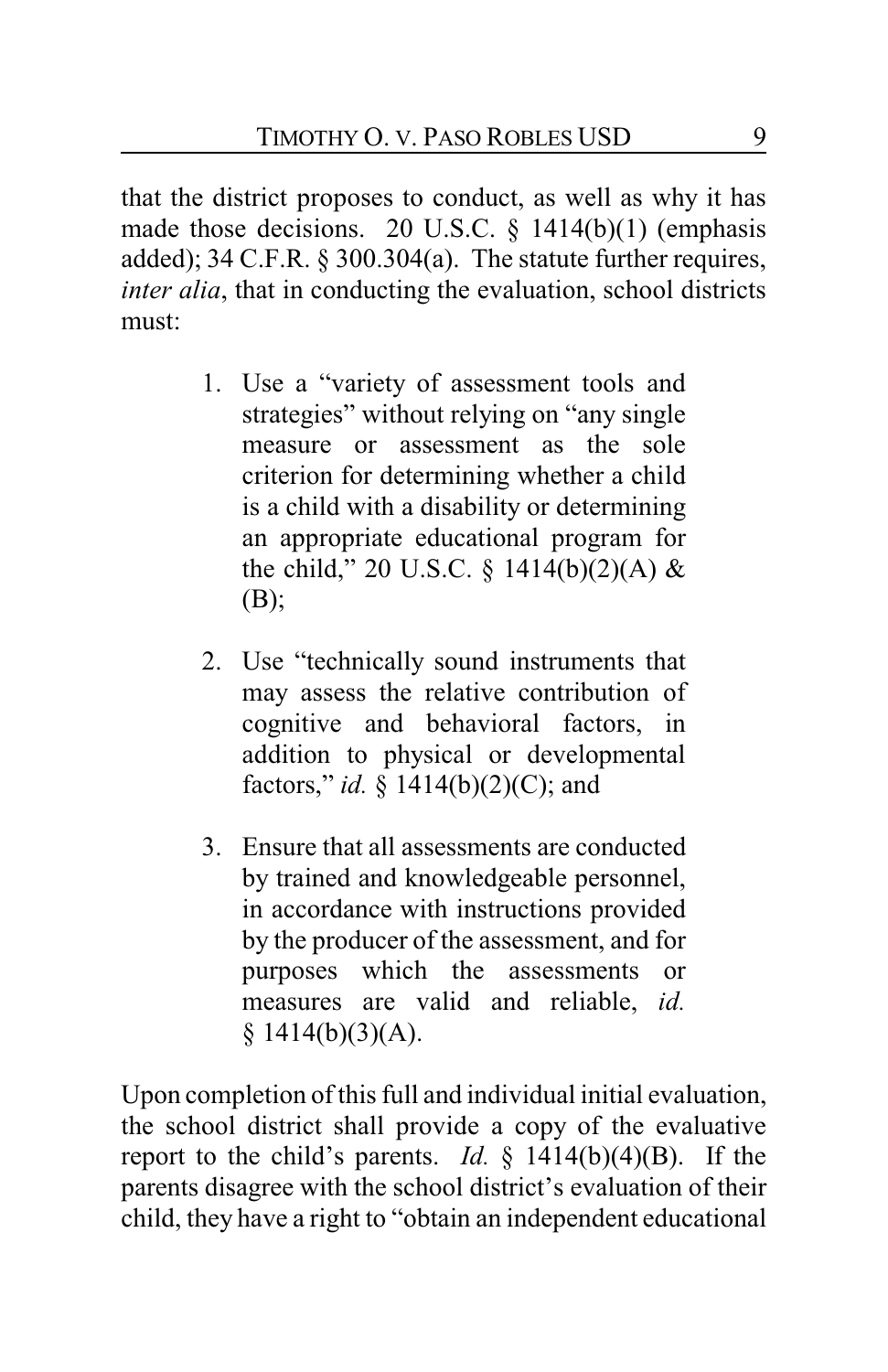evaluation" or "IEE" at public expense. 20 U.S.C. § 1415(b)(1); 34 C.F.R. § 300.502.

# *Creation of an Individualized Education Program ("IEP")*

The results of the initial evaluation are critical to the next step of the process: the creation of an individualized education program or "IEP." The IEP is a written document that states the child's present levels of academic achievement and functional performance, creates measurable annual goals for the child, describes the child's progress toward meeting the annual goals, and explains the services that will be provided to the child to help him advance toward attaining his particular goals. 20 U.S.C.  $\S$  1414(d)(1)(A). It is created by a child's "IEP Team"—which consists of the child's parents, teachers, evaluators, and administrators, *see generally Winkelman ex rel. Winkelman v. Parma City Sch. Dist.*, 550 U.S. 516, 524 (2007)—after the team has considered the child's strengths, the parents' concerns about the child's education, and the results of the school district's initial evaluation of the child, which (if done appropriately) provides a complete picture of the child's specific academic, developmental, and functional needs. *See* 20 U.S.C.  $§ 1414(d)(3)(A)(iii); 34 C.F.R. § 300.304(b)(1).$ 

Although the IDEA gives discretion to school districts to create and execute appropriate educational programs for children with disabilities, the IDEA requires that parents be afforded a significant and collaborative role in the development of a child's IEP. *Winkelman*, 550 U.S. at 524. To that end, the IDEA contains a significant number of procedural safeguards that are designed to ensure that the child's parents have sufficient information to understand and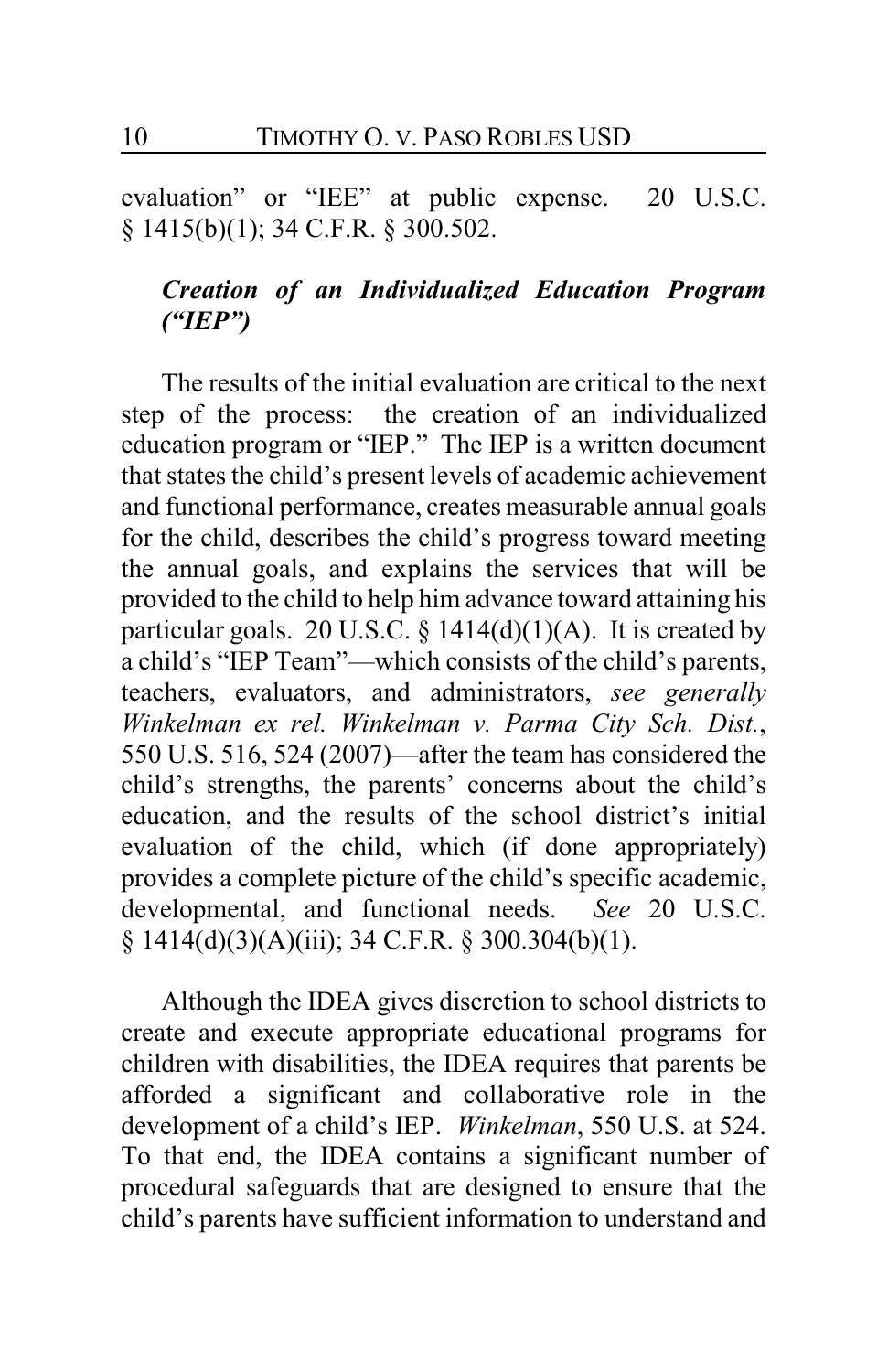participate meaningfully in all aspects of that discussion. *See M.M. v. Lafayette Sch. Dist.*, 767 F.3d 842, 851 (9th Cir. 2014). It requires, among other things, that school districts provide copies of the initial evaluative report to the parents, 20 U.S.C. § 1414(b)(4), thoroughly document all information used to evaluate the educational needs of the child, 34 C.F.R. § 300.306(c)(1), and provide parents with an opportunity to examine all of their child's records. 20 U.S.C. § 1415(b)(1).

It also requires that parents be given formal, written notice whenever the school district intends to change or refuses to change the identification, evaluation, or educational placement of their child. *Id.* § 1415(b)(3). That notice must not only describe the action proposed or refused by the agency, but also explain why the agency proposes or refuses to take the action, as well as the records or assessments that the agency used as a basis for its decision. 34 C.F.R.  $§$  300.503(a) & (b).

Further, any parent who is dissatisfied with the identification, evaluation, or educational placement of the child must have the opportunity to present a formal complaint. 20 U.S.C.  $\S$  1415(b)(6). Whenever a complaint is filed, the school district must convene a meeting with the parents and members of the IEP Team during which the parents may discuss the complaint and give the school district the opportunity to resolve it. *Id.*  $\S$  1415(f)(1)(B)(i). If the school district does not resolve the complaint to the satisfaction of the parents within thirty days, the parents have the right to an impartial due process hearing before an administrative law judge. *Id.*  $\S$  1415(f)(1)(B)(ii). Any party aggrieved by the findings and decision rendered at the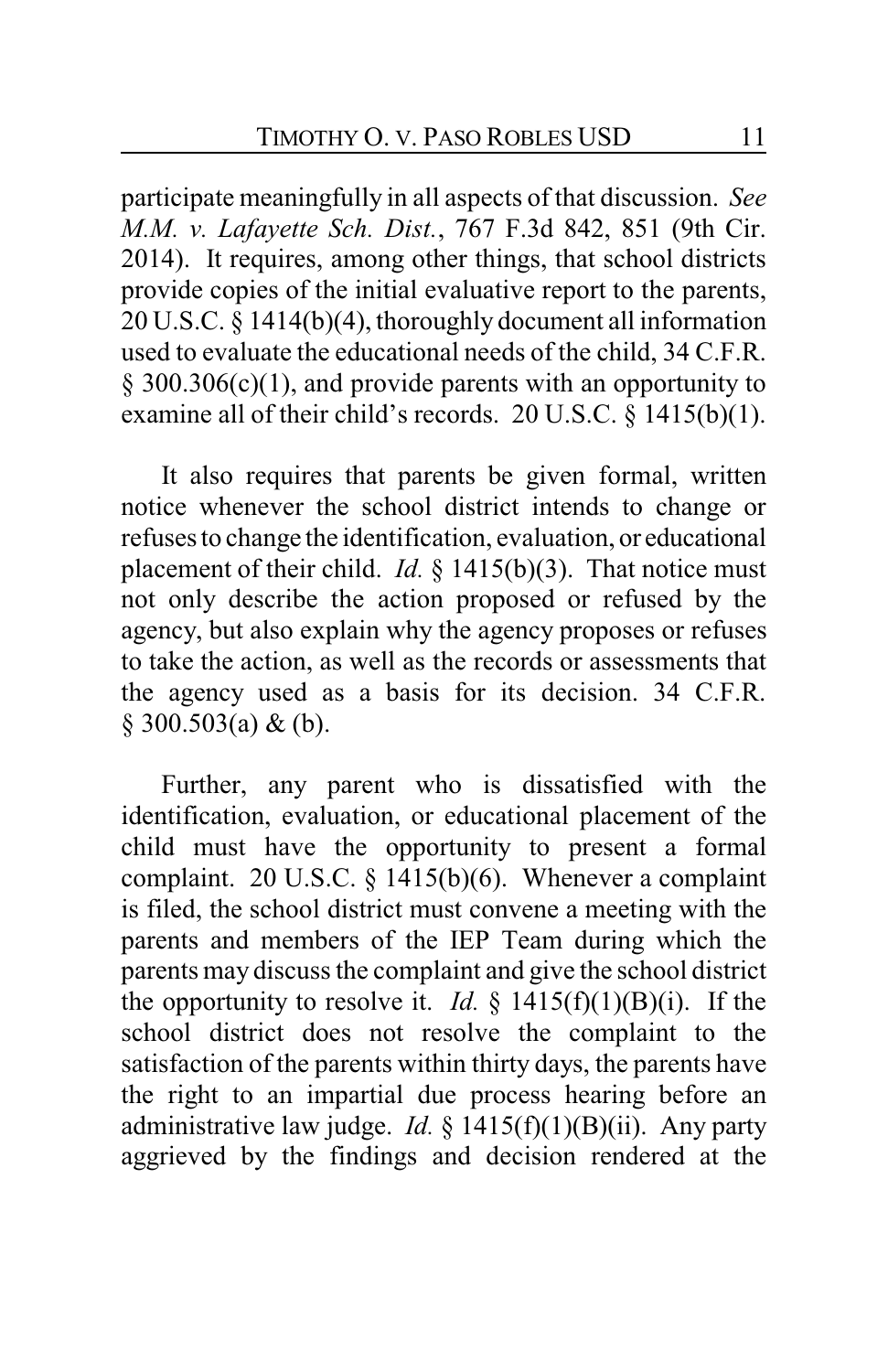hearing may appeal to the state educational agency or may b ring a civil action in federal court. *Id.*  $\oint$  1415(i)(2)(A).<sup>9</sup>

#### **FACTUAL BACKGROUND**

Luke, an autistic child, was five years old when this case was originally filed. He displayed symptoms of a developmental disorder early in life, and in March 2009, when he was twenty-seven months old, he began to receive speech, language, and occupational therapy at the Tri-Counties Regional Center ("Tri-Counties"). Tri-Counties, like all regional centers in California, is a nonprofit private corporation that contracts with the Department of Developmental Services to provide earlyintervention services for at-risk infants and toddlers.**<sup>10</sup>** California children under the age of three qualify for services at regional centers if they have a "developmental delay in one or more of the following five areas: cognitive development; physical and motor development, including vision and hearing; communication development; social or emotional development; or adaptive development" or if they suffer from "conditions of known etiology or conditions with established harmful developmental consequences." Cal. Gov't Code § 95014.

After the age of three, local school districts become responsible for the education of children with disabilities. 20 U.S.C. § 1412. In California, however, children can also

**<sup>9</sup>** To ensure that parents are aware of these rights, school districts are required to provide parents an explanation of these procedural safeguards. 20 U.S.C. § 1415(c)(1)(C).

**<sup>10</sup>** Cal. Dep't Dev. Serv., *Information About Regional Centers*, http://www.dds.ca.gov/RC/Home.cfm.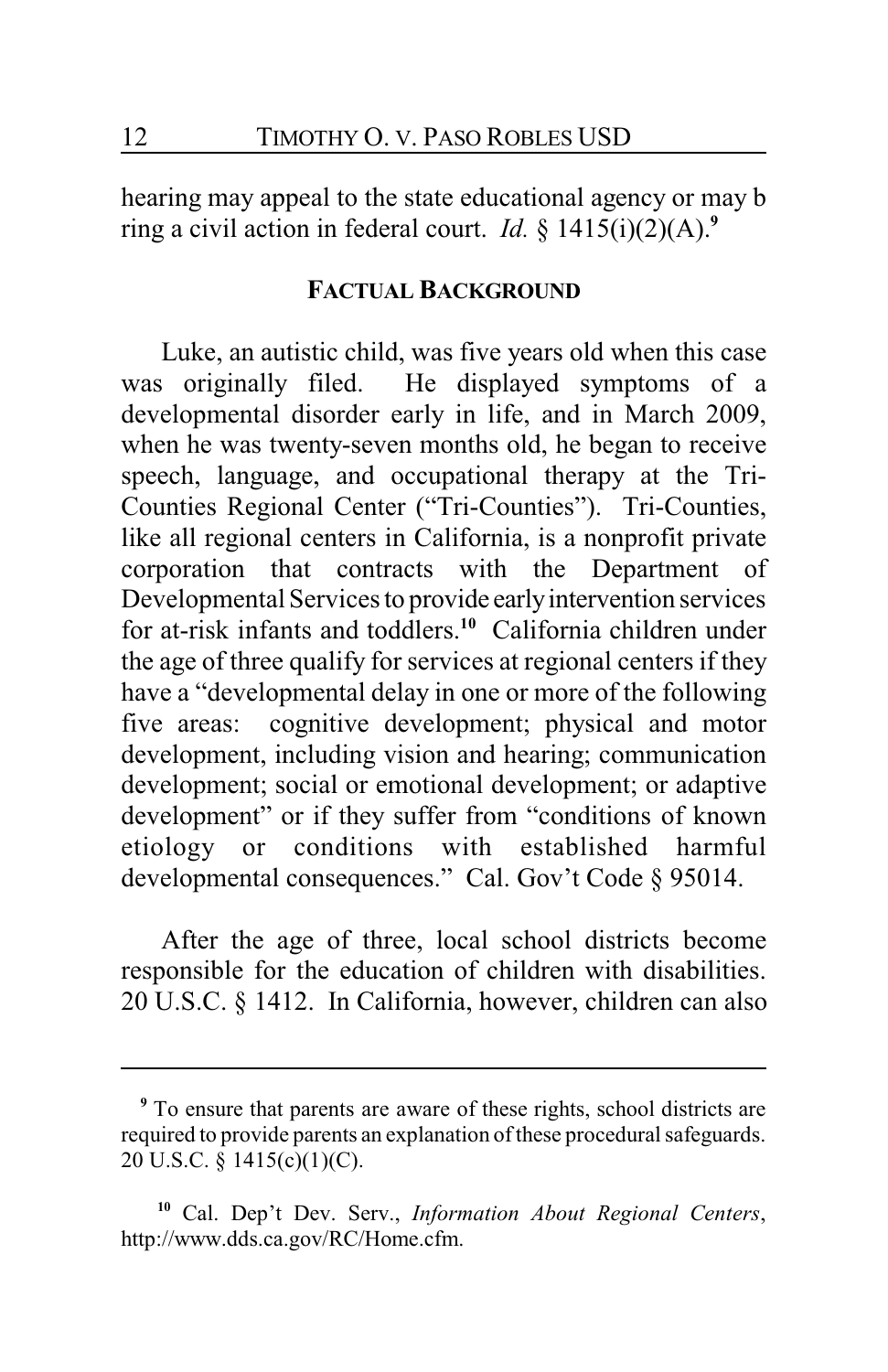continue to receive services at private regional centers if they have "mental retardation, autism, epilepsy, cerebral palsy, or a condition that is similar to mental retardation or requires similar treatment." Cal. Welf. & Inst. Code § 4512. At least at the time of the events in this case, that meant that children with Autistic Disorder, but not any other disorder on the spectrum, were eligible for continued regional center services.**<sup>11</sup>** In contrast, under the IDEA and the California law that supplements that Act, local school districts have at all times been required to provide special education services to a much broader category of children, including any child who manifests autistic-like behavior, regardless whether he or she has been formally diagnosed with Autistic Disorder. *See* 34 C.F.R. § 300.8(c)(1); Cal. Educ. Code § 56846.2(a).**<sup>12</sup>**

**<sup>11</sup>** As noted *supra* note 3, at the time of the events in this case, "autism spectrum disorder" was not yet recognized as a single disorder. Although the California Department of Developmental Services did not take a formal position as to whether 'autism' in the California statute regarding regional centers referred to *any* disorder on the spectrum or merely Autistic Disorder, it filed briefs supporting the decisions of regional centers not to offer continued services to children with disorders other than Autistic Disorder. This ultimately resulted in the California Court of Appeal concluding, in an unpublished decision, that "autism" in this statute was synonymous with Autistic Disorder. *See Brian S. v. Delgadillo*, 2010 WL 2933624 (Cal. App. 2010) (unpublished). It is not clear what effect, if any, the recent changes to the Diagnostic and Statistical Manual would have on this interpretation.

**<sup>12</sup>** The IDEA requires that local school districts provide special education services to children with autism, but allows the States to define what qualifies as autistic for the purpose of special education. Some states, for example, follow the medical definition found in the Diagnostic and Statistical Manual. In California at the time of the events in this case, any child who displayed two of seven listed types of autistic-like behavior qualified as 'autistic' for the purpose of receiving special education through local school districts, regardless whether the child had been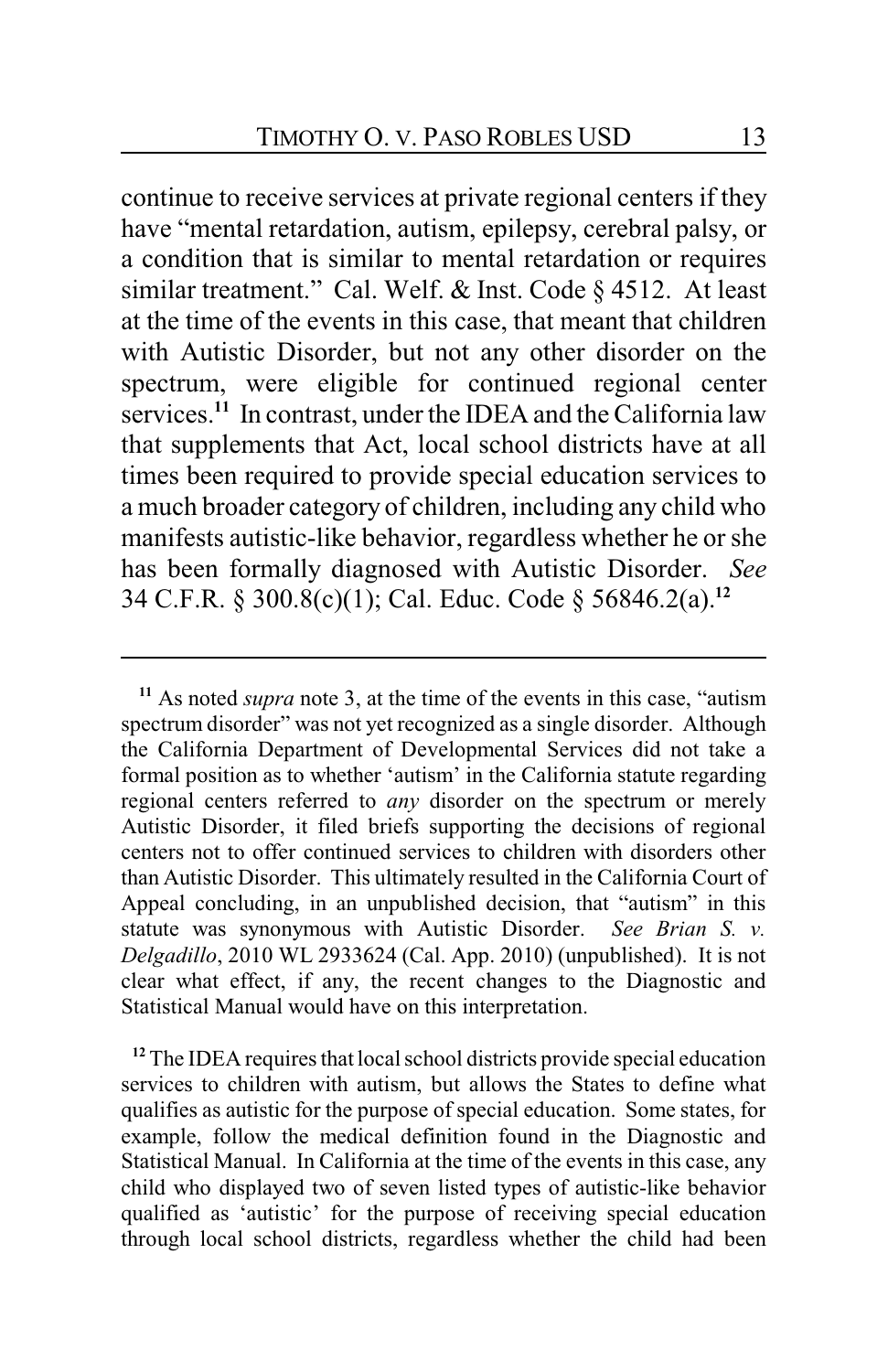After three months of Luke's receiving services at Tri-Counties, his parents had a meeting with staff from Tri-Counties and Paso Robles to discuss what would happen when Luke turned three years old. During that meeting, Paso Robles scheduled a date on which it would conduct an initial assessment to determine whether Luke was a child with a disability and therefore qualified for special education and related services under the IDEA. Paso Robles' notes of that meeting reflect that the group discussed how Luke seemingly had no health needs, but that there were concerns about his speech, and that Tri-Counties would perform a psychological assessment of Luke—presumably to test for Autistic Disorder—in order to determine whether he qualified for further regional center services.**<sup>13</sup>**

On October 30, 2009, a few weeks before Luke's third birthday, Paso Robles conducted Luke's initial evaluation.

formally diagnosed with any disorder on the spectrum. 5 C.C.R.  $§$  3030(g) (2009).

**<sup>13</sup>** Although Paso Robles' records do not state precisely what Tri-Counties wanted to test Luke for, Autistic Disorder seems to be the only true possibility. If Luke had "no health needs," he certainly would not qualify for further regional center services as a child with either epilepsy or cerebral palsy. Further, nothing in the record suggests that he displayed any signs of mental retardation "or a condition that is similar to mental retardation," which are the only other conditions, aside from autism, that would have qualified him for continued regional center services. The conclusion that Tri-Counties wanted to perform a psychological assessment for Autistic Disorder, and, in fact, discussed that possibility with Paso Robles at the June 2009 meeting is also made clear by the fact that (1) Paso Robles conceded in the district court that it "was aware" that the Regional Center suspected Luke was autistic before it conducted its own assessment, and (2) Tri-Counties ultimately assessed Luke for autism but not for any other disabilities.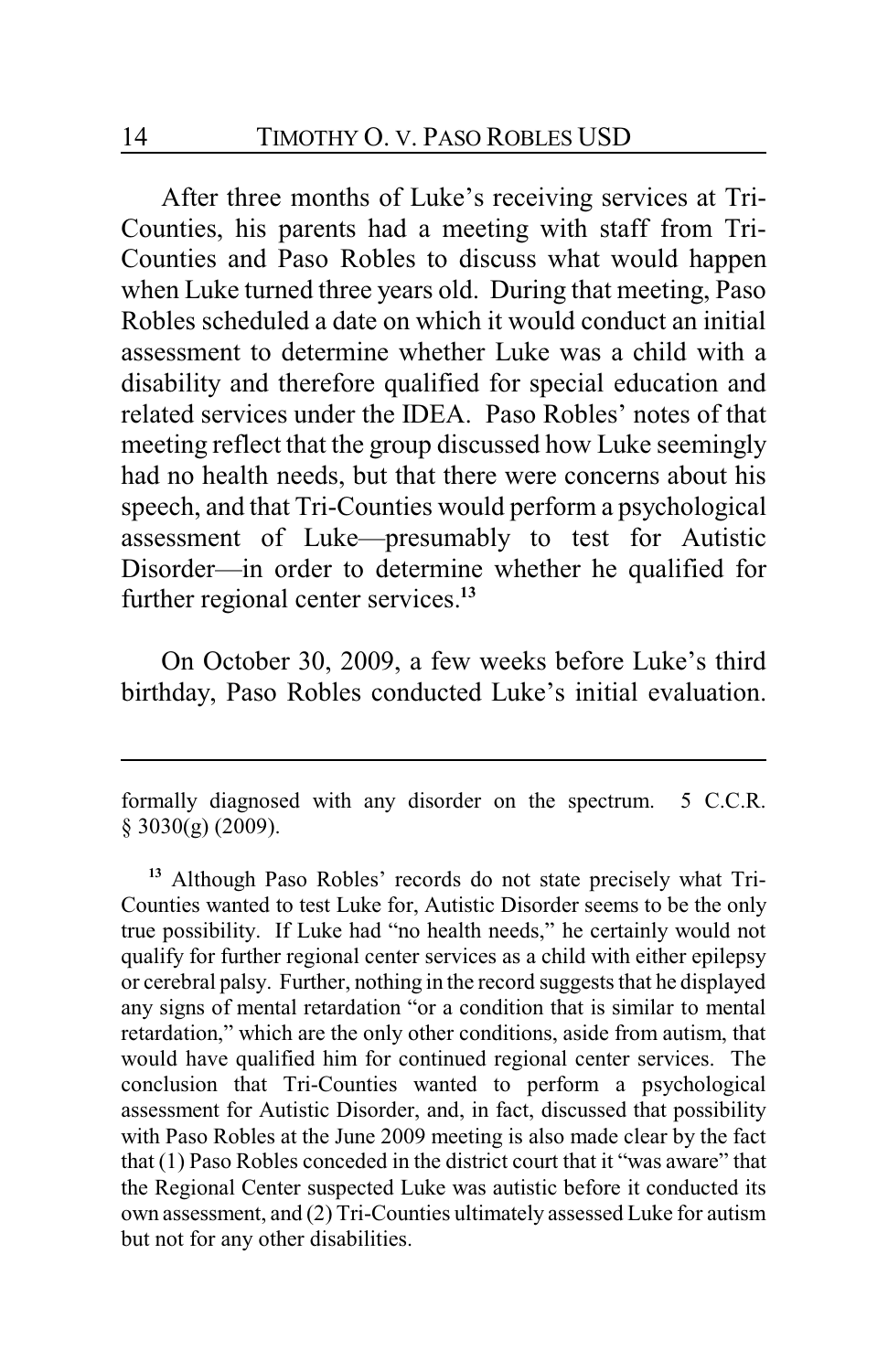According to the notice provided to Luke's parents, Luke was to be assessed byChristie Youngdale, a resource specialist for Paso Robles, and Lisa Stinson, a speech and language therapist, for academic/pre-academic achievement, sensorymotor development, communication development, and health issues. He was not, the notice reflected, to be given any assessments under the category of "social/adaptive behavior," the category covering disorders on the autism spectrum.

Youngdale and Stinson observed Luke and tried to engage him in play, but their attempts to utilize standard assessment tools were unsuccessful because of his "compliance" issues. During the assessment, William Peck, a Paso Robles psychologist, stopped by and observed Luke for approximately thirty to forty minutes. Although the notice to Luke's parents mentioned nothing about Peck's involvement, Peck later testified that he came to observe in order to "consult with the staff in terms of possible handicapping conditions which may be – may have or may not have been present." Specifically, he later admitted, "there was a possibility of looking at autism as a handicapping condition." Rather than schedule a formal assessment for that condition, however, Peck merely observed Luke in order to advise Paso Robles' staff whether it needed to conduct a full and formal test for autism. This was, apparently, his standard practice. Peck at no point explained the purpose of his visit to Luke's parents. Indeed, during the observation, he did not communicate at all with either Luke or his parents, who were present while the tests were administered.

From his cursory observation, during which he did not utilize any standard assessment tools, Peck concluded that there was no need for Paso Robles to formally assess Luke for any disorder on the autism spectrum because he saw Luke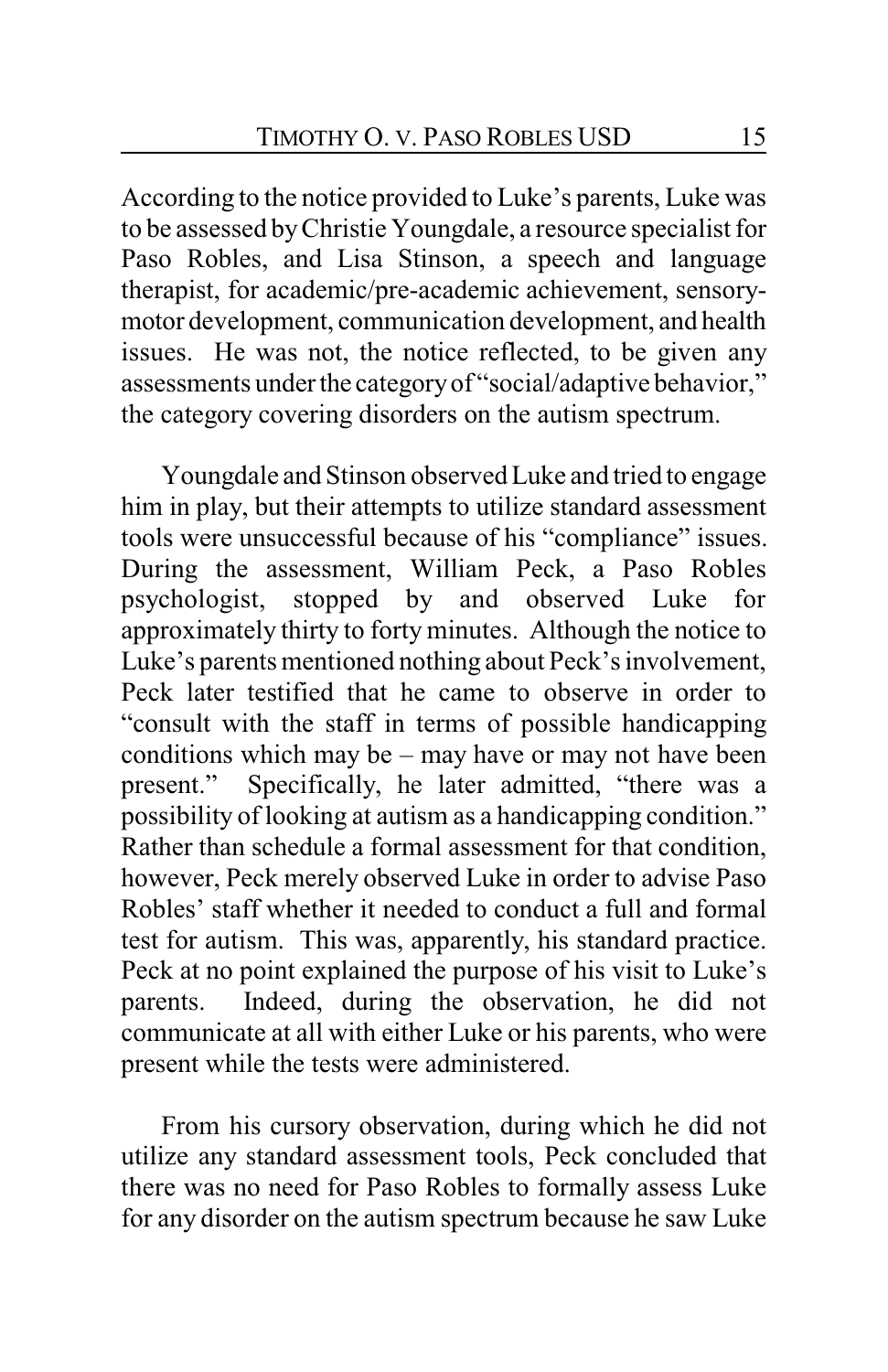use a "variety of facial expressions," display emotions, and demonstrate his "skill at turn-taking." In Peck's opinion, this was uncharacteristic of a child with a disorder on the autism spectrum. Relying on this informal advice, Paso Robles concluded that Luke had only an expressive language impairment—not autism—and without taking any steps to assess Luke for autism or autistic-like behaviors, or to ensure that he would be so assessed, it scheduled an initial IEP meeting for early December 2009.<sup>14</sup> At no point, however, did Paso Robles explain to Luke's parents that it had thought about assessing Luke for autism, and indeed, had called Peck in to observe for that reason. Nor did it explain that it had decided not to formally assess Luke for autism based on Peck's recommendation.

On November 18, 2009, Tri-Counties performed a psychological assessment of Luke to determine whether he had Autistic Disorder and therefore qualified for continued regional center services after the age of three. Dr. Linda Griffin's final report concluded that:

> Luke has some autistic symptoms which are a concern. He has significantly delayed expressive language; he is also not exhibiting varied and frequent social pretend play, with the exception of transportation toys. He prefers to play alone much of the time. His joint attention to adult directed tasks is poor

**<sup>14</sup>** On November 10, Paso Robles called Tri-Counties asking if it had assessed Luke. Tri-Counties told Paso Robles that it had not yet received consent from Luke's parents to conduct an assessment. That same day, Paso Robles sent invitations to the IEP meeting, demonstrating its intent to proceed to the IEP meeting without an assessment for autism.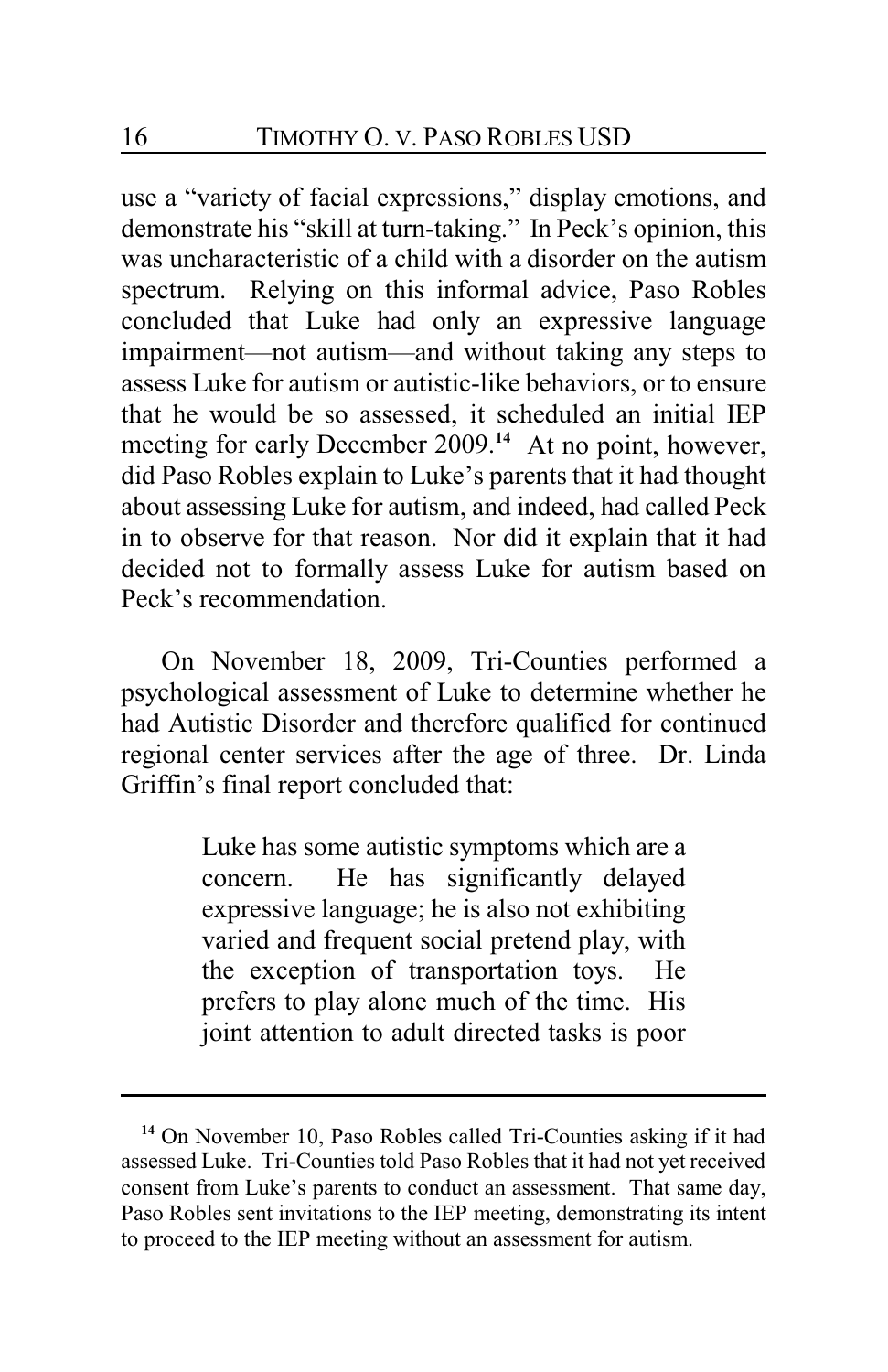generally speaking, however there are exceptions seemingly dependent on the nature of the activity . . . It is difficult to get his attention. . . . With the exception of his expressive language delay which is very pronounced, the severity of the other symptoms above are mild in my opinion; however, taken together, theystand in contrast to a child with only a language disorder.

She provisionally diagnosed Luke with Pervasive Developmental Disorder, Not Otherwise Specified ("PDD-NOS"), a disorder on the autism spectrum, and opined that potentially, with "therapeutic intervention[]" Luke might no longer meet the criteria for that disorder, but that "[i]t is very important that he receive *appropriate interventions* that address his areas of concern" because "mild symptoms may become more pronounced over time."

Tri-Counties sent a copy of Dr. Griffin's report (hereinafter "Griffin Report") to Paso Robles, which received it on December 2, 2009, two days before the initial IEP meeting. Despite its diagnosis and recommendation, the report was not discussed at the IEP meeting; nor did Paso Robles reevaluate its decision not to assess Luke for autism.**<sup>15</sup>**

**<sup>15</sup>** Paso Robles argues that the Griffin Report was "considered," at the IEP meeting, and indeed, the administrative law judge so found. The sole support for this statement is a single question asked at the administrative hearing. Peck, who was a member of the IEP Team, was asked "So did you consider that assessment at the 12/4/2009 IEP meeting?" and he responded "Yes." Regardless whether Peck himself considered the Griffin Report at the meeting, there is no evidence that the assessment was discussed at the meeting as part of the collaborative process mandated by the IDEA. The IEP itself does not mention the Griffin Report, and another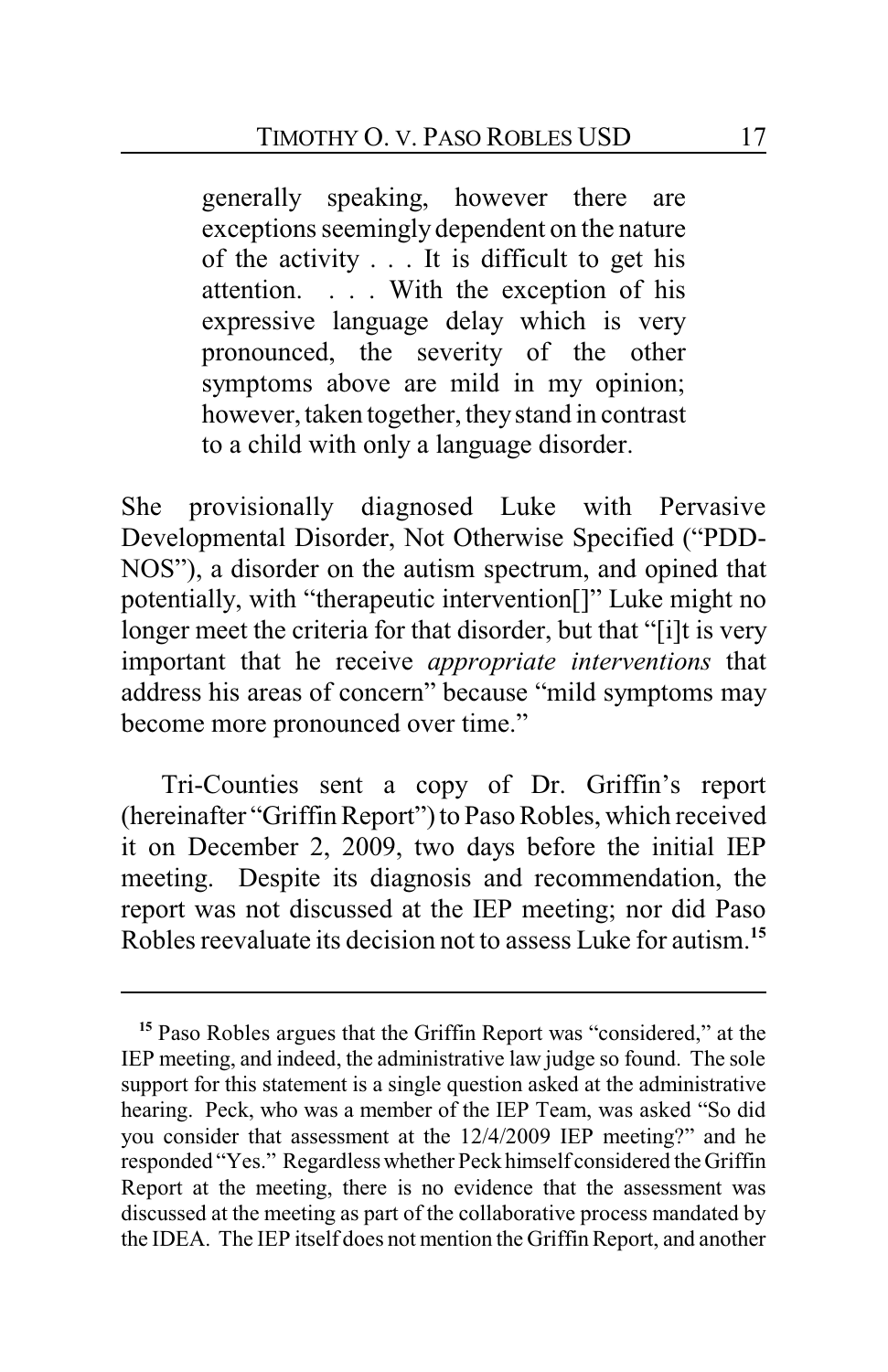Indeed, Paso Robles contends that Dr. Griffin's diagnosis was insufficient to even create suspicion that Luke had a disorder on the autism spectrum because Peck's earlier observation of Luke had dispelled any suspicion that Luke had such a disorder and because Dr. Griffin's "provisional" diagnosis was not conclusive.

The IEP that was created as a result of the meeting identified Luke's disability as a "speech or language impairment," and set several goals for Luke to achieve in those areas, including a goal that he would begin speaking in small phrases, have a limited vocabulary of fifteen to twenty words, and use other nonverbal means to communicate. Luke was offered group speech and language services for twentyfive minutes, seven times a month, as well as placement in a preschool classroom that met two days a week for 1.5 hours each day. The IEP contained no mention of any disorder on the autism spectrum or even any possibility of such a disorder.

### *The 2009–2010 School Year*

Luke exhibited signs of extreme difficulty in his first year of school. He often refused to leave his mother's side and, according to her, displayed other problems in his classroom behavior. In February, Youngdale suggested that Luke should be transferred to a more intensive program. Ultimately, however, neither Paso Robles nor Luke's parents

member of Paso Robles' staff who testified at length about what was considered during the IEP meeting never once mentioned the Griffin Report. Further, Luke's mother testified that she did not know that the school district had received a copy of the report because it was never mentioned during the meeting.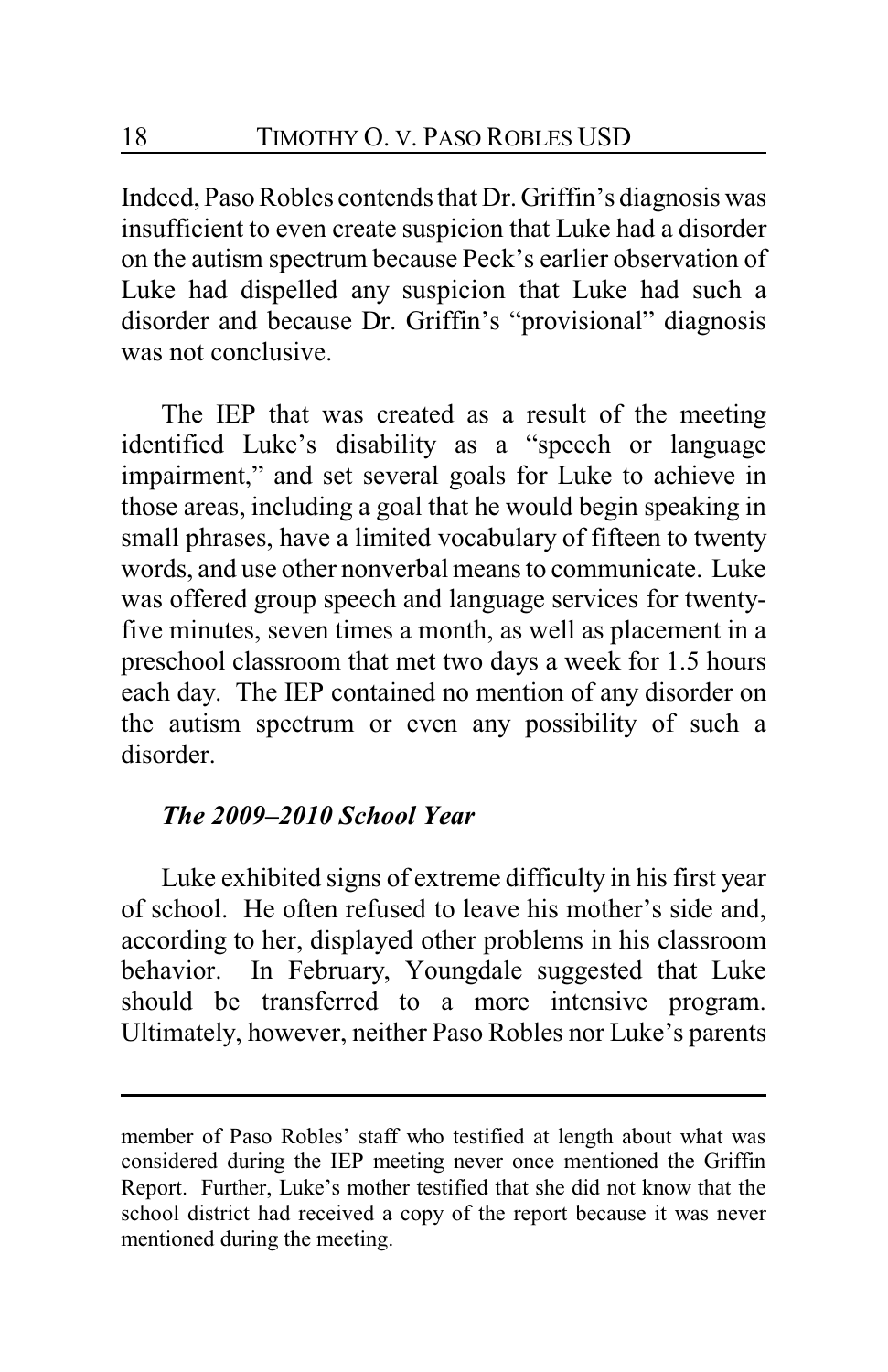called an IEP meeting to discuss such a change. Luke's mother also expressed concerns about aggressive and obsessive behavior outside the school, and asked his other teacher, Stinson, whether Luke might be autistic. Without scheduling an assessment, Stinson assured Luke's mother that he was not, but also suggested that Luke might make better progress in a more intensive program.

In May, another IEP meeting was held. The team agreed that Luke would attend a more intensive preschool program in the next year, but that he would not receive extended school year services over the summer.

### *The 2010–2011 School Year*

During the summer of 2010, Luke's parents had him privately evaluated by a speech and language pathologist, an occupational therapist, and a neurologist. Subsequently, his parents determined that he would not return to Paso Robles for preschool, and that instead, he would be educated at home utilizing the private services of a behaviorist. In October 2010, however, in part due to the cost of the private services, Luke returned to school.

Luke's IEP was amended to reflect that he would attend a preschool class taught by Noah Cooper. This class, which met three hours a day, had approximately eight students with mild to moderate language and social skill defects, some of whom had autism or exhibited autistic-like behavior. Luke began attending the class in November. While in Cooper's class, Luke would occasionally whisper to his peers, but would immediately stop speaking when an adult approached.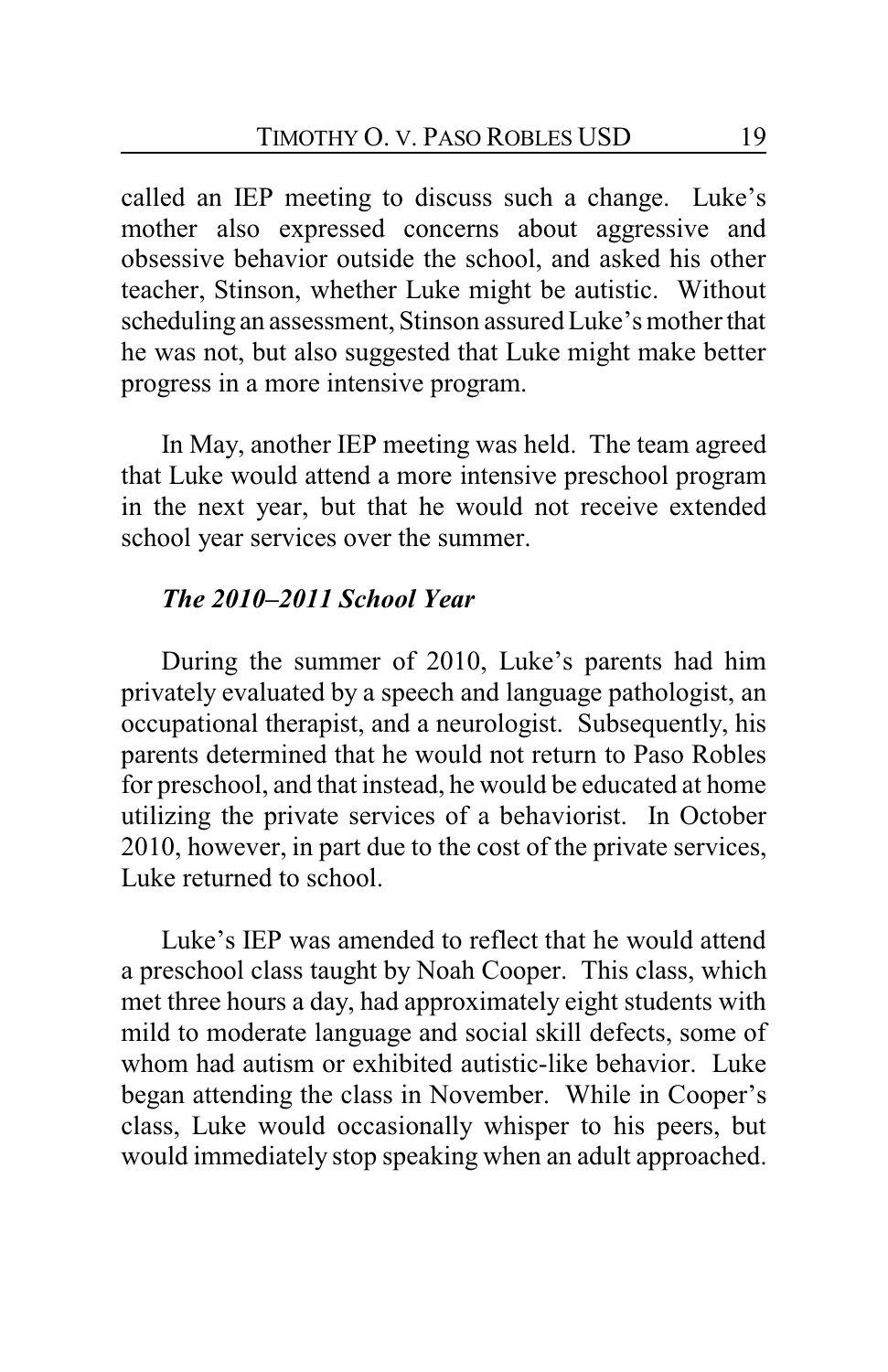At an IEP meeting in December 2010, staff expressed concern that Luke was not talking to either adults or peers and suggested that he might have "selective mutism." Luke's parents reported that he was having tantrums at home, including crying and aggressive behavior. According to Peck, it was apparent from these complaints that Luke displayed several types of autistic-like behavior, which would ordinarily qualify him to receive special education services for autism, but he did not mention that possibility at the IEP meeting because:

> [W]e didn't have an assessment to address that disability. In other words, off the top of my head, I'm not going to be at an IEP meeting and say a kid has autism when I haven't done an assessment specifically using instruments standardized and developed to make that particular determination. I'm just not going to make that diagnosis off the top of my head.

Despite having previously expressed the view that Paso Robles did not need to assess Luke for disorders on the autism spectrum, Peck did not inform the IEP Team of his new concern or suggest that Luke should now be assessed for autism.**<sup>16</sup>**

**<sup>16</sup>** Peck at no point explained why he was previously able to make a diagnosis "off the top of [his] head" as to why Luke did not have autism without doing an assessment, but because he could not know the answer without an assessment, would not advise the participants at the IEP meeting that he now believed that Luke might have such a disability.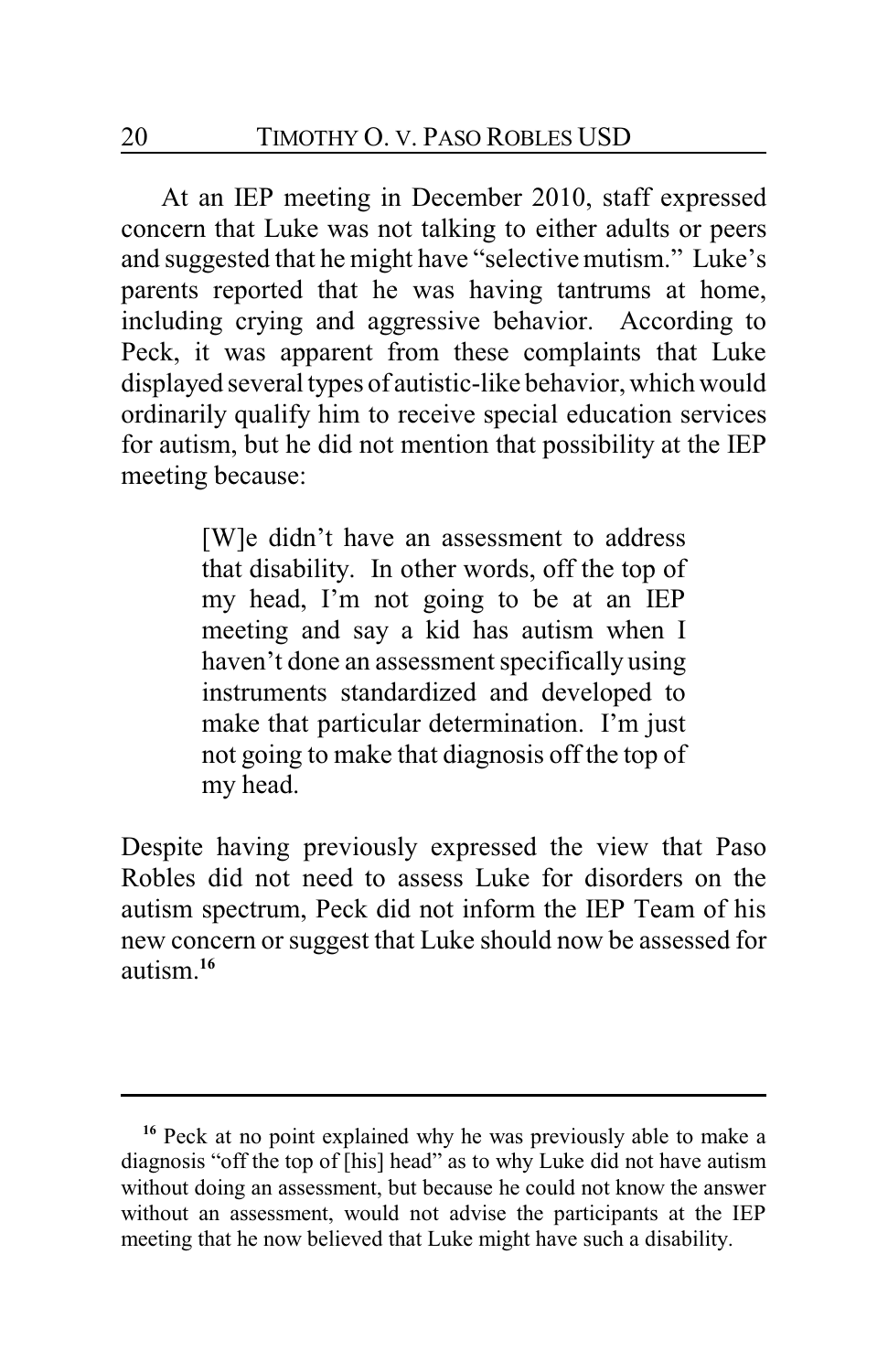As the year progressed, Cooper continued to try to accommodate Luke's refusal to speak, and Luke's mother continued to communicate her concerns that Luke was demonstrating aggressive behavior at home. In January, her attorney sent a letter to Paso Robles informing the District that Luke had obtained legal representation and that his parents requested that the school fund an independent educational evaluation of Luke for autism. His parents also retained the services of Genevieve Sullivan, a behavior specialist, to observe Luke in class and had him privately assessed for autism by Dr. B.J. Freeman, a well-respected national expert on autism and autism-like disorders.

Dr. Freeman diagnosed Luke with Autistic Disorder. She determined that Luke needed a positive behavior support plan to address his problems, including his refusal to talk. Luke's mother testified that she told several members of Paso Robles' staff, including Luke's teacher, about this diagnosis. The next month, Paso Robles announced that it would finally do a formal and comprehensive evaluation of Luke, motivated by his parents seeking "some type of outside assessment." Paso Robles did not complete the assessment for almost an entire year, until January 2012, after which Peck opined for the first time that Luke had autistic-like behavior.

In the meantime, Luke's parents arranged for him to receive behavioral therapy from Sullivan's agency. Within a few short weeks, Luke began speaking to unfamiliar adults, and a few months later he was speaking in multi-word sentences to therapists, his parents, and non-family members who had never before heard him speak.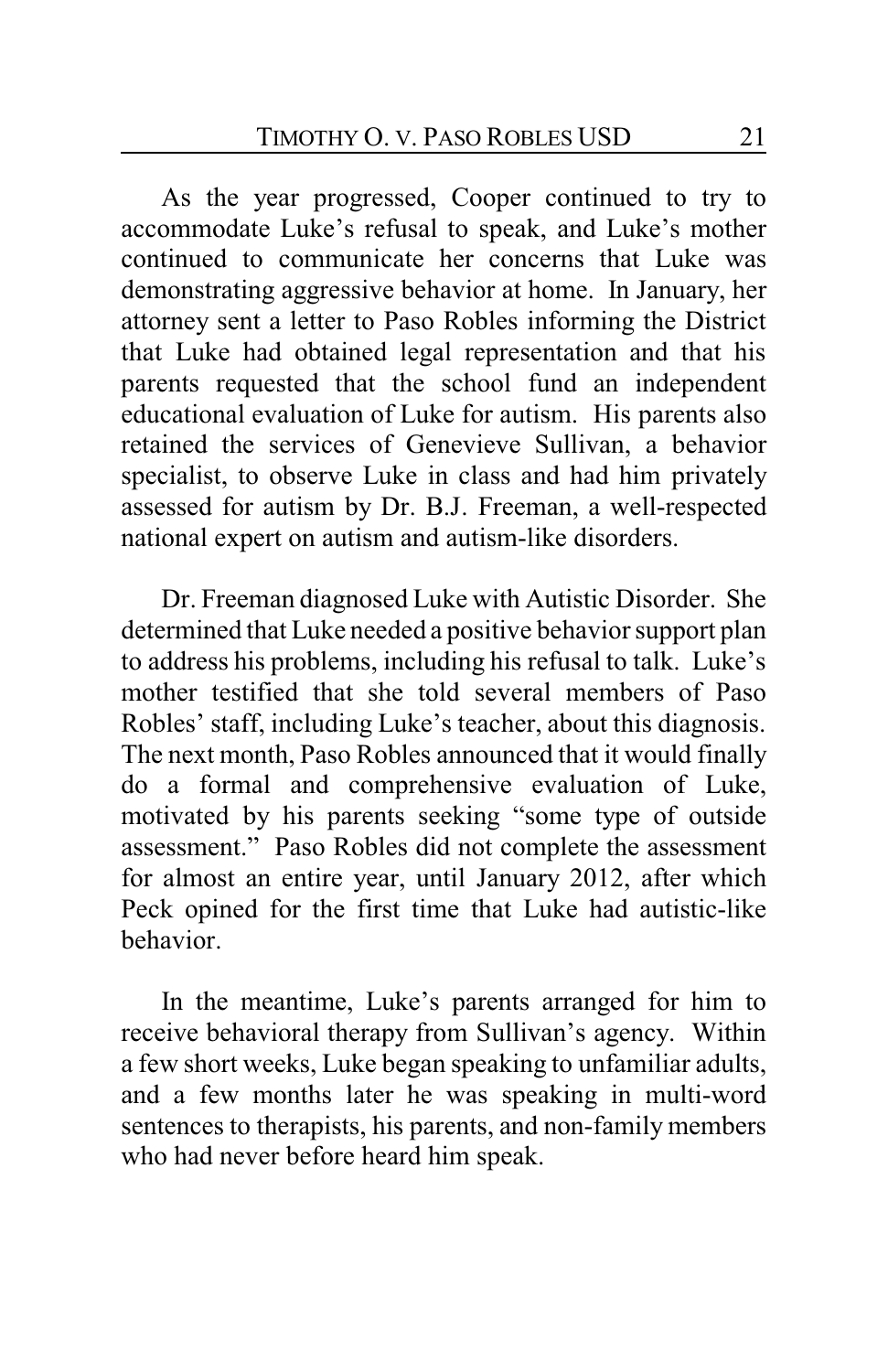#### **PROCEDURAL BACKGROUND**

On July 6, 2011, Luke's parents filed a request for a due process hearing with the Office of Administrative Hearings, alleging in relevant part that Paso Robles violated the procedural and substantive requirements of the IDEA and the California Education Code by (1) failing to assess Luke in all areas of suspected disability, specifically autism; and (2) failing to appropriately address his behavioral issues, such as refusing to speak, tantrums, and non-compliance, during the 2010–2011 school year.**<sup>17</sup>** They further alleged that, by violating these requirements, the school denied Luke a free appropriate public education during the 2009–2010 and 2010–2011 school years. They requested, as a remedy for these violations, that Paso Robles pay for the private assessments and private behavioral services that Luke received, that it provide Luke with compensatory behavioral and speech services, and that it include the behavioral therapy recommended by Dr. Freeman as part of Luke's ongoing educational program. His parents also withdrew Luke from school in a letter dated July 15, 2011.

<sup>&</sup>lt;sup>17</sup> Plaintiffs raise both of these issues on appeal. Because we hold that Paso Robles denied Luke a free appropriate public education by failing to assess him for autism, we do not reach the second question presented—whether the school district denied Luke a free appropriate public education by failing to address his behavioral issues. The plaintiffs also presented a host of other issues before the administrative law judge, including whether Luke should have been made eligible for special education under the category of "autistic-like," none of which is raised on this appeal. Amicus Curiae California Boards Association's Education Legal Alliance asks us to hold that neither the IDEA nor California law entitles special education students to a particular diagnosis or "eligibility classification." That question, however, is different from the question whether a school district must assess a child for all areas of suspected disability and, as noted, is no longer at issue in this case.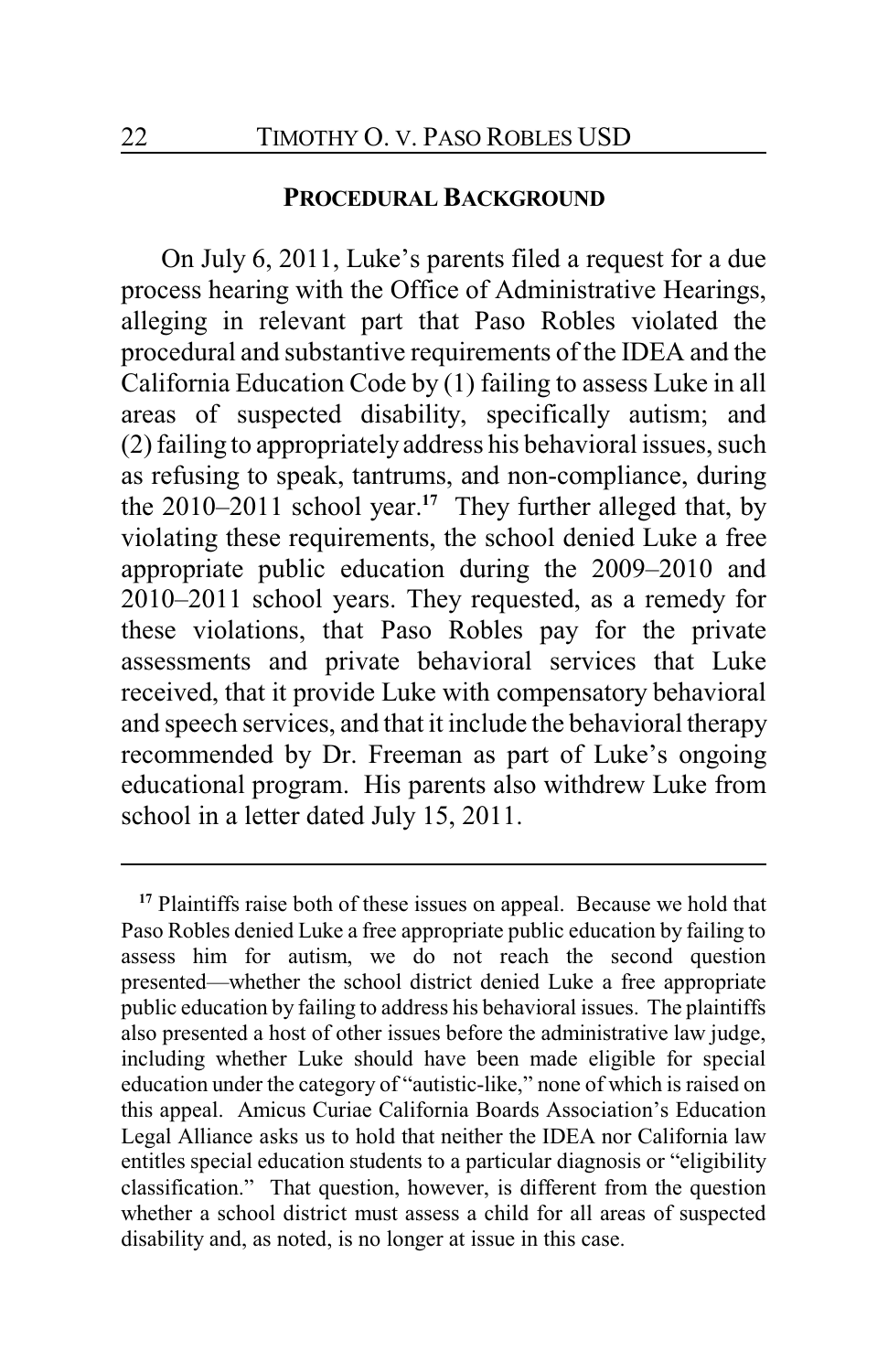A multi-day hearing was held in March and April of 2012. On July 6, 2012, the administrative law judge ("ALJ") denied all of Luke's claims. Most relevant to the current appeal, the ALJ declined to address whether Paso Robles' October 2009 initial evaluation of Luke was deficient, and instead found that, "[b]ecause Dr. Griffin's report was so thorough, the District saw no need to conduct further assessments of [Luke], and relied heavily on the report." Without citing any authority, she held that Luke "failed to meet his burden of proof that the District should have assessed him in the areas of autism and behavior." Even if Paso Robles was required to assess for autism, the ALJ found, that failure was harmless because Paso Robles relied heavily on Dr. Griffin's assessment when creating Luke's IEP. The ALJ also concluded that Paso Robles did not need to assess Luke for autism or behavioral functioning in the 2010–2011 school year because Luke did not display any serious autisticlike behavior at school.

Luke's parents appealed the ALJ's decision to the United States District Court for the Central District of California. The district court affirmed the ALJ's decision, but adopted a different rationale. The district court concluded that Paso Robles "knew" that Tri-Counties suspected Luke might be autistic, but it did not need to formally assess Luke for autism because Peck observed him at his initial evaluation on October 30, 2009 and did not observe obvious characteristics of a child with autism. The district court also agreed with the ALJ that, even if Paso Robles was required to perform an assessment of Luke for autism, any failure to do so was harmless because Paso Robles "made appropriate recommendations" based on Dr. Griffin's report which assessed Luke for autism. Further, the court asserted, Paso Robles did not need to reassess Luke in 2010 because Luke's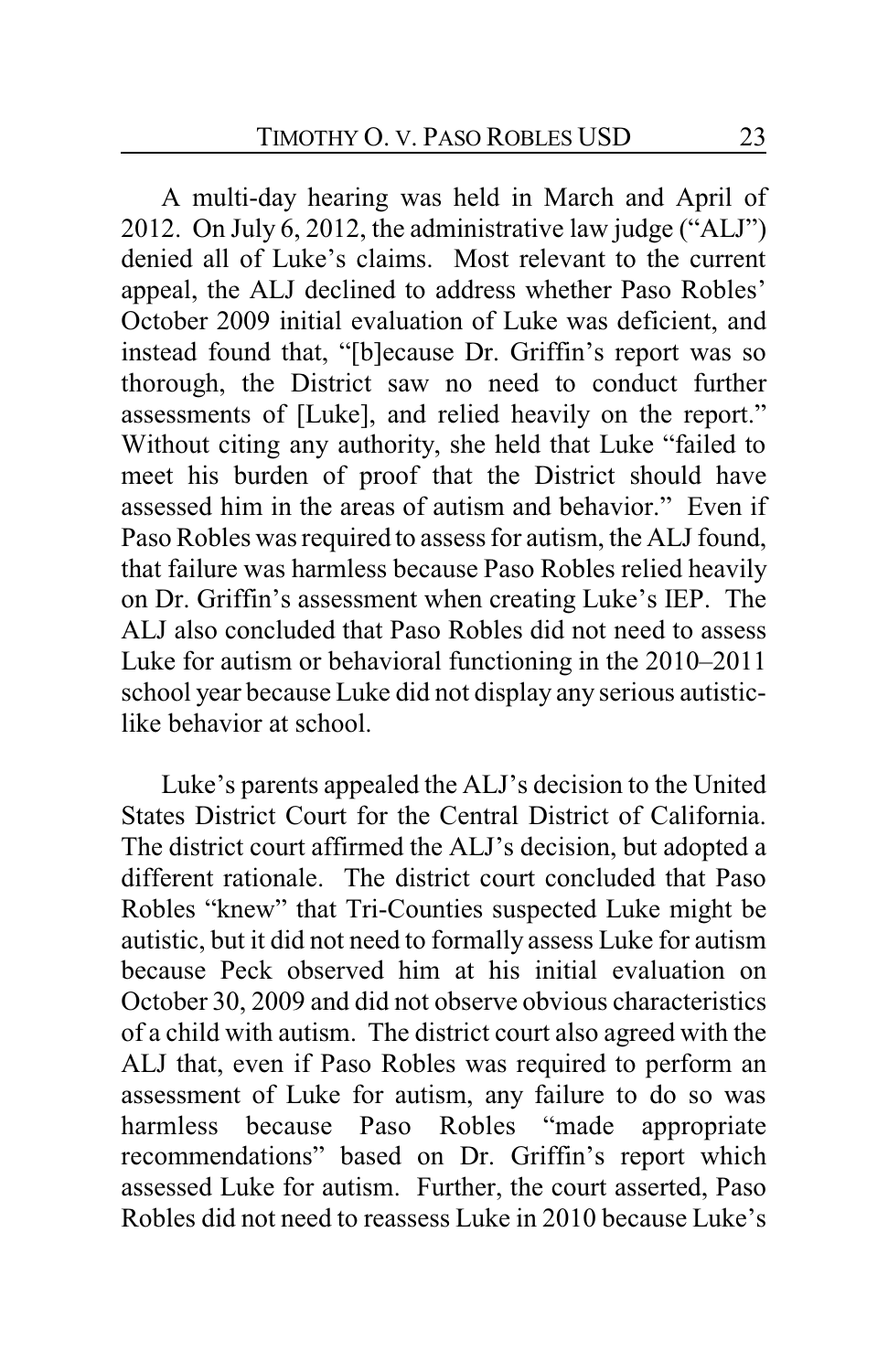parents never requested a reassessment, and because his teacher reasonably wanted to observe Luke for a longer period of time to determine what testing needed to be done. This appeal followed.

#### **STANDARD OF REVIEW**

This case requires us to review both the decision of the district court and that of the administrative law judge. We review *de novo* the question whether a school district's proposed individualized education program provided a free appropriate public education. *Amanda J.*, 267 F.3d at 887. In doing so, we may review a district court's findings of fact only for clear error. *Id.* Further, we must offer "due weight" to the decisions of the state's administrative bodies, a standard which is far less deferential than judicial review of other agency actions, but rather, requires us to refrain from substituting our "own notions of sound educational policy for those of the school authorities which [we] review." *Id.* (quoting *Rowley v. Bd. of Educ.*, 458 U.S. 176, 206 (1982)).

#### **ANALYSIS**

School districts may deny a child a free appropriate public education by violating either the substantive or procedural requirements of the IDEA. *M.M.*, 767 F.3d at 852. A school district denies a child a free appropriate public education by violating the IDEA's substantive requirements when it offers a child an IEP that is not reasonably calculated to enable the child to receive educational benefits. *J.W. ex rel. J.E.W. v. Fresno Unified Sch. Dist.*, 626 F.3d 431, 432–33 (9th Cir. 2010). The school district may also, however, deny the child a free appropriate public education by failing to comply with the IDEA's extensive and carefully drafted procedures. *See*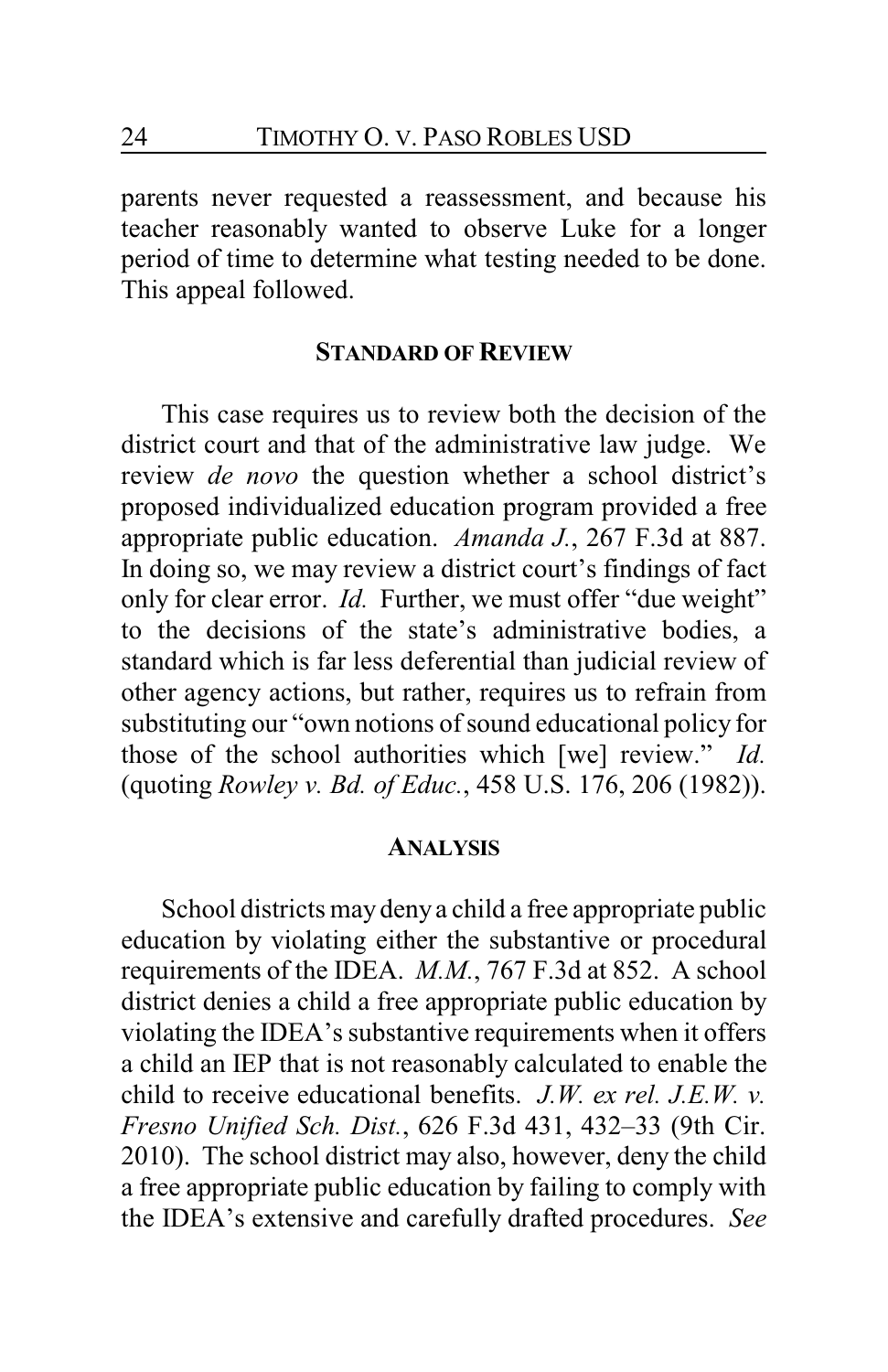*Doug C. v. Hawaii Dep't of Educ.*, 720 F.3d 1038, 1043 (9th Cir. 2013). While some procedural violations can be harmless, procedural violations that substantially interfere with the parents' opportunity to participate in the IEP formulation process, result in the loss of educational opportunity, or actually cause a deprivation of educational benefits "clearly result in the denial of a [free appropriate public education.]" *Amanda J.*, 267 F.3d at 892.

Luke's primary contention on this appeal is that Paso Robles violated the IDEA's essential procedural requirement that it conduct an initial evaluation to assess a child "for all areas of suspected disabilities" when it failed to formally assess him for autism or autistic-like behavior. We agree and reject the district court's holding that, although Paso Robles was aware that Tri-Counties suspected Luke might be autistic, it did not need to assess him for autism because one of the District's staff members, William Peck, informally observed Luke and did not see him exhibit any such behavior. The IDEA requires that, if a school district has notice that a child has displayed symptoms of a covered disability, it must assess that child in all areas of that disability using the thorough and reliable procedures specified in the Act. School districts cannot circumvent that responsibility by way of informal observations, nor can the subjective opinion of a staff member dispel such reported suspicion. Further, we reject the ALJ's equivocal and unsupported statement that Paso Robles may not have needed to assess Luke for autism because it "knew" that Tri-Counties was going to assess him. There is no support for this finding in the record and, even if there were, Paso Robles took no steps to ensure that any assessment by Tri-Counties complied with the requirements of the IDEA imposed on the District. Under these circumstances, the potential Tri-Counties assessment could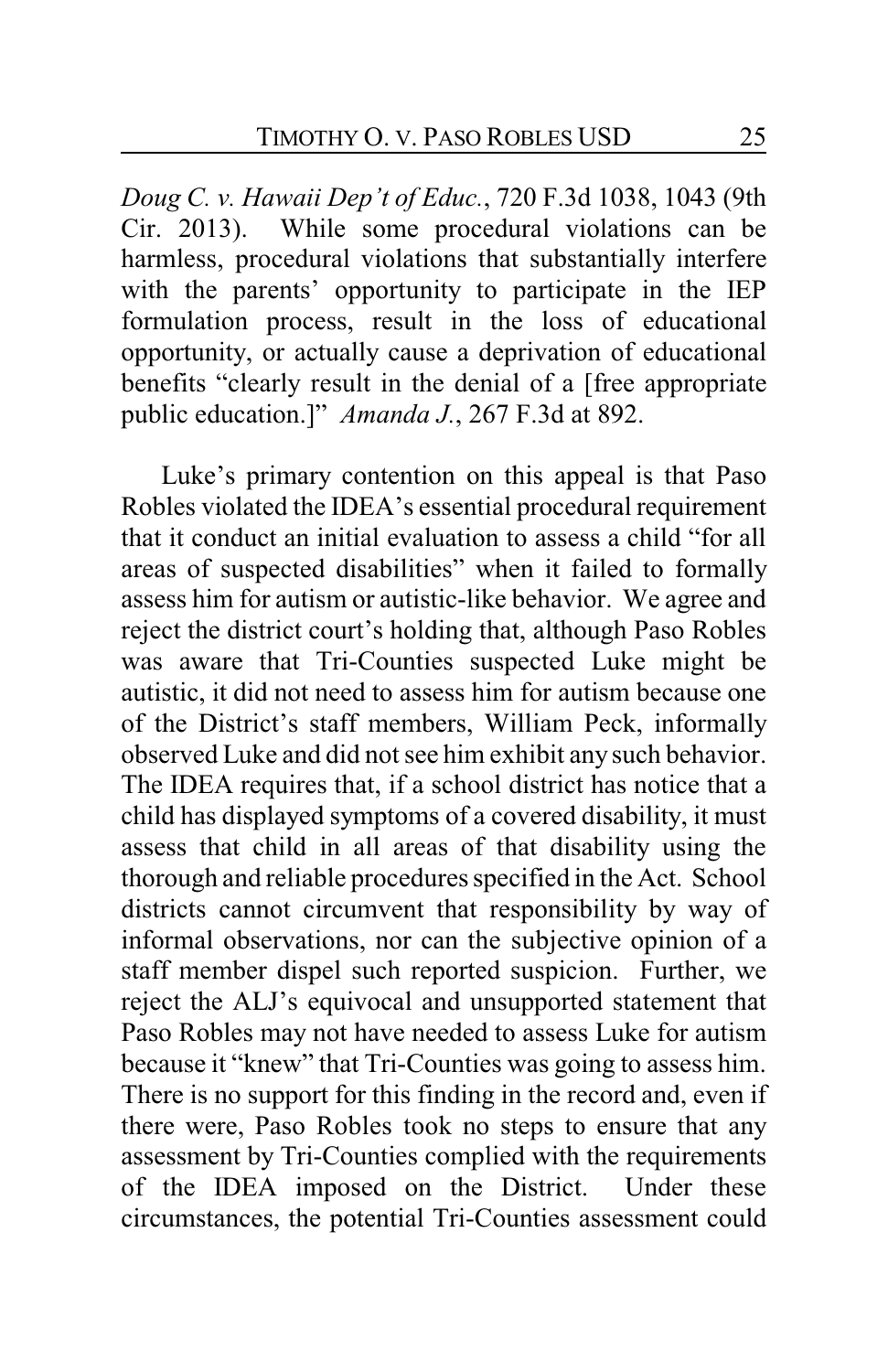not satisfy Paso Robles' obligation to conduct an IDEAcompliant individual initial evaluation prior to developing Luke's IEP and providing special education services to Luke.

Finally, we hold that Paso Robles' fundamental procedural violations denied Luke a free appropriate public education during the 2009–2010 and 2010–2011 school years because the District's failure to assess Luke for all areas of suspected disability deprived his IEP Team of critical evaluative information about his developmental abilities as an autistic child. That deprivation made it impossible for the IEP Team to consider and recommend appropriate services necessaryto address Luke's unique needs, thus depriving him of critical educational opportunities and substantially impairing his parents' ability to fully participate in the collaborative IEP process. In so holding, we reject the argument advanced by both the district court and the ALJ that any failure to assess Luke for autism was rendered harmless by Paso Robles' reliance on the Griffin Report in creating Luke's IEP. There is no evidence in the record that Dr. Griffin's assessment was conducted with the intent of helping Luke's IEP Team to develop an appropriate educational plan or to gather all the necessary information required by the IDEA for that purpose. Nor is there any evidence that the Griffin Report was actually considered by Luke's team as part of the collaborative process mandated by the IDEA, or that the information it collected or its findings were incorporated into Luke's IEP. In fact, all the evidence is to the contrary. Accordingly, we reverse the decision of the district court and remand for the determination of an appropriate remedy.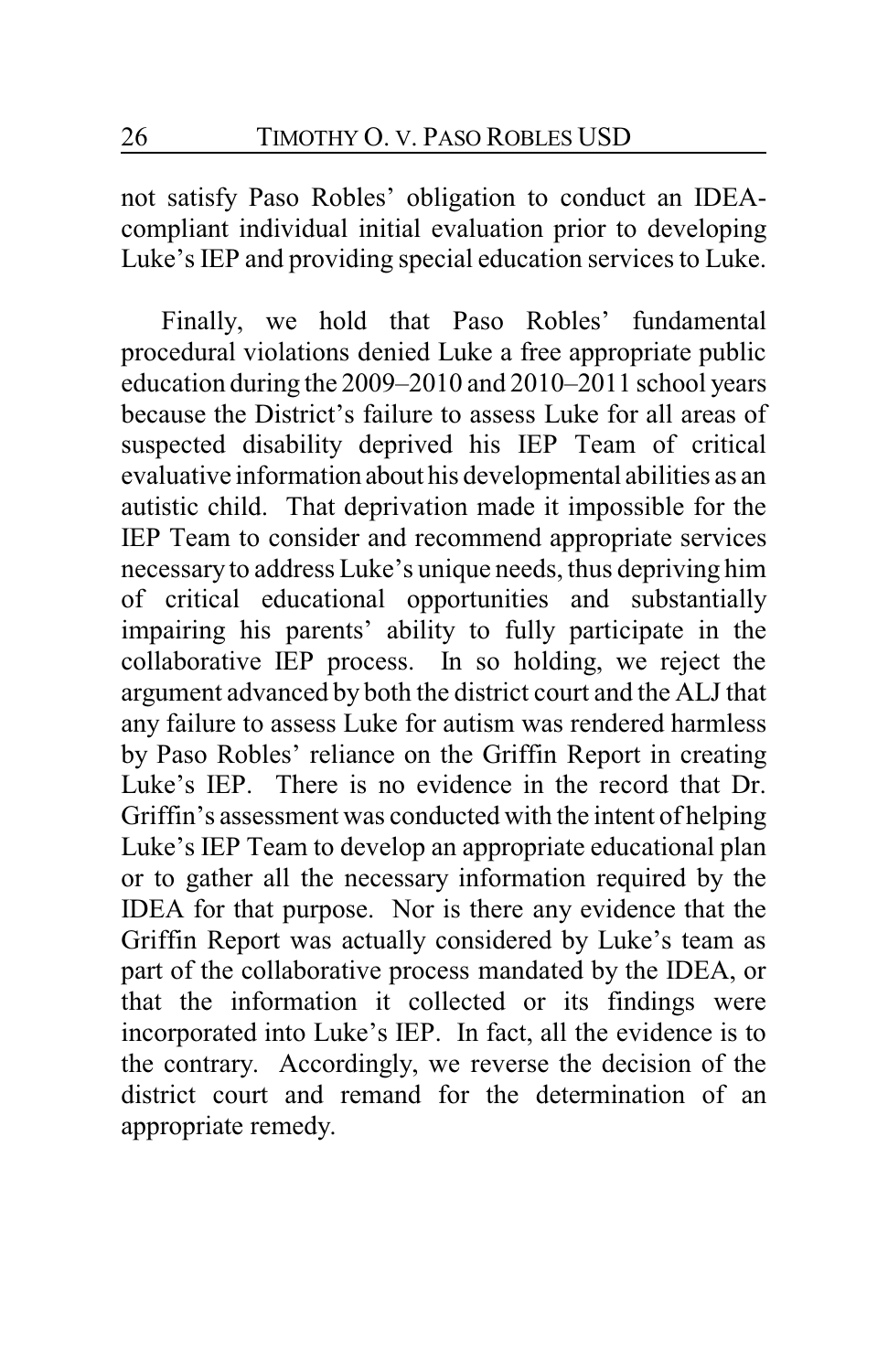### **I. Paso Robles Failed to Conduct an Assessment for Autism, as Required by the IDEA**

Under the IDEA, the school district must conduct a "full and individual initial evaluation," one which ensures that the child is assessed in "all areas of suspected disability," before providing that child with any special education services. 20 U.S.C. §§ 1414(a)(1)(A), 1414(b)(3)(B). The California Education Code, which incorporates the requirements of the IDEA into state law, similarly requires that the child be assessed "in all areas related to the suspected disability." *See* Cal. Educ. Code  $\S$  56320(f). As described earlier, this requirement serves a critical purpose: it allows the child's IEP Team to have a complete picture of the child's functional, developmental, and academic needs, which in turn allows the team to design an individualized and appropriate educational plan tailored to the needs of the individual child.

Our precedent establishes that a disability is "suspected," and therefore must be assessed by a school district, when the district has notice that the child has displayed symptoms of that disability. In *Pasatiempo by Pasatiempo v. Aizawa*, 103 F.3d 796 (9th Cir. 1996), for example, we held that the "informed suspicions of parents, who may have consulted outside experts," trigger the requirement to assess, even if the school district disagrees with the parent's suspicions because "[t]he identification [and assessment] of children who have disabilities should be a cooperative and consultative process." *Id.* at 802. Once either the school district or the parents suspect disability, we held, a test must be performed so that parents can "receive notification of, and have the opportunity to contest, conclusions regarding their children." *Id.*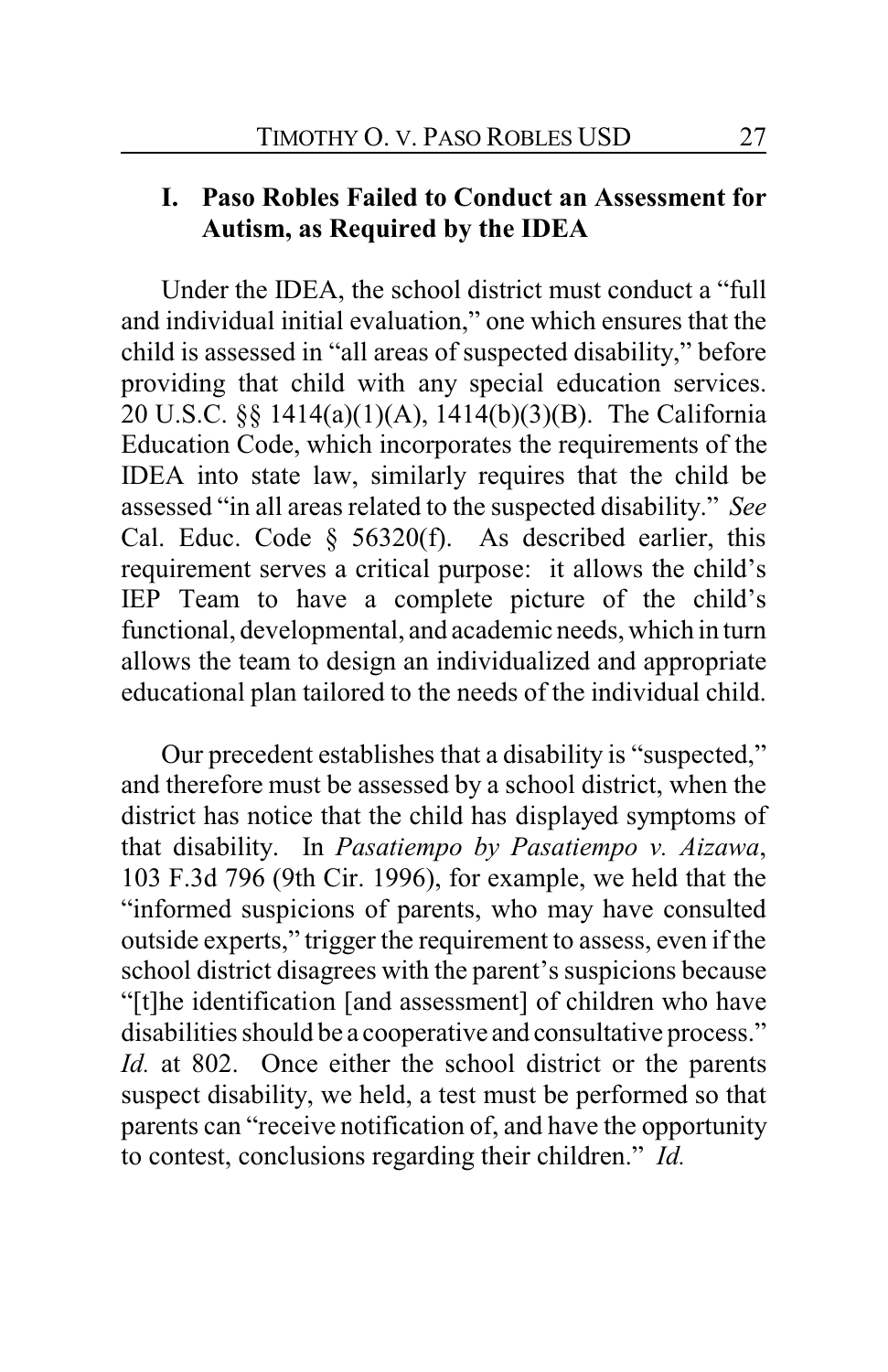Similarly, in *N.B. v. Hellgate Elementary School District*, 541 F.3d 1202 (9th Cir. 2008), we held that the requirement to assess may be triggered by the informed suspicions of outside experts. There, a young child was assessed by a professional for speech and language problems before the child began school. *Id.* at 1205–06. The professional concluded that an "autistic component" was complicating the child's performance, although the professional did not diagnose the child with a disorder on the autism spectrum. *Id.* at 1209. The child's parents delivered these records to the school district's special education director and discussed the evaluation with him, but the school district never arranged for the child to be assessed for autism. *Id.* at 1205–06. Instead, it referred the child's parents to a third party which would perform a free autism test for the parents. *Id.* at 1206. The school district, like Paso Robles, later claimed that it did not arrange for the child to be tested because it did not suspect that the child had autism. *Id.* at 1209. We held that the district's assertion of ignorance was plainly contradicted by the record because the school was aware (due to the prior evaluation) that autism was a possibility. *Id.* at 1209–10.

Here, the record shows that Paso Robles had notice that Luke displayed symptoms of autism. Both the ALJ and the district court found that Paso Robles was aware, before its initial evaluation of Luke in October 2009, that Tri-Counties believed that he might have a disorder on the autism spectrum.**<sup>18</sup>** Indeed, Peck admitted at the administrative

**<sup>18</sup>** Paso Robles now asserts that there is no basis to conclude that Tri-Counties told the District that it suspected Luke had autism. While the notes from the June 2009 meeting between Luke's parents, Tri-Counties, and Paso Robles do not specifically mention "autism,"they do establish that Tri-Counties wanted to give Luke a psychological examination to see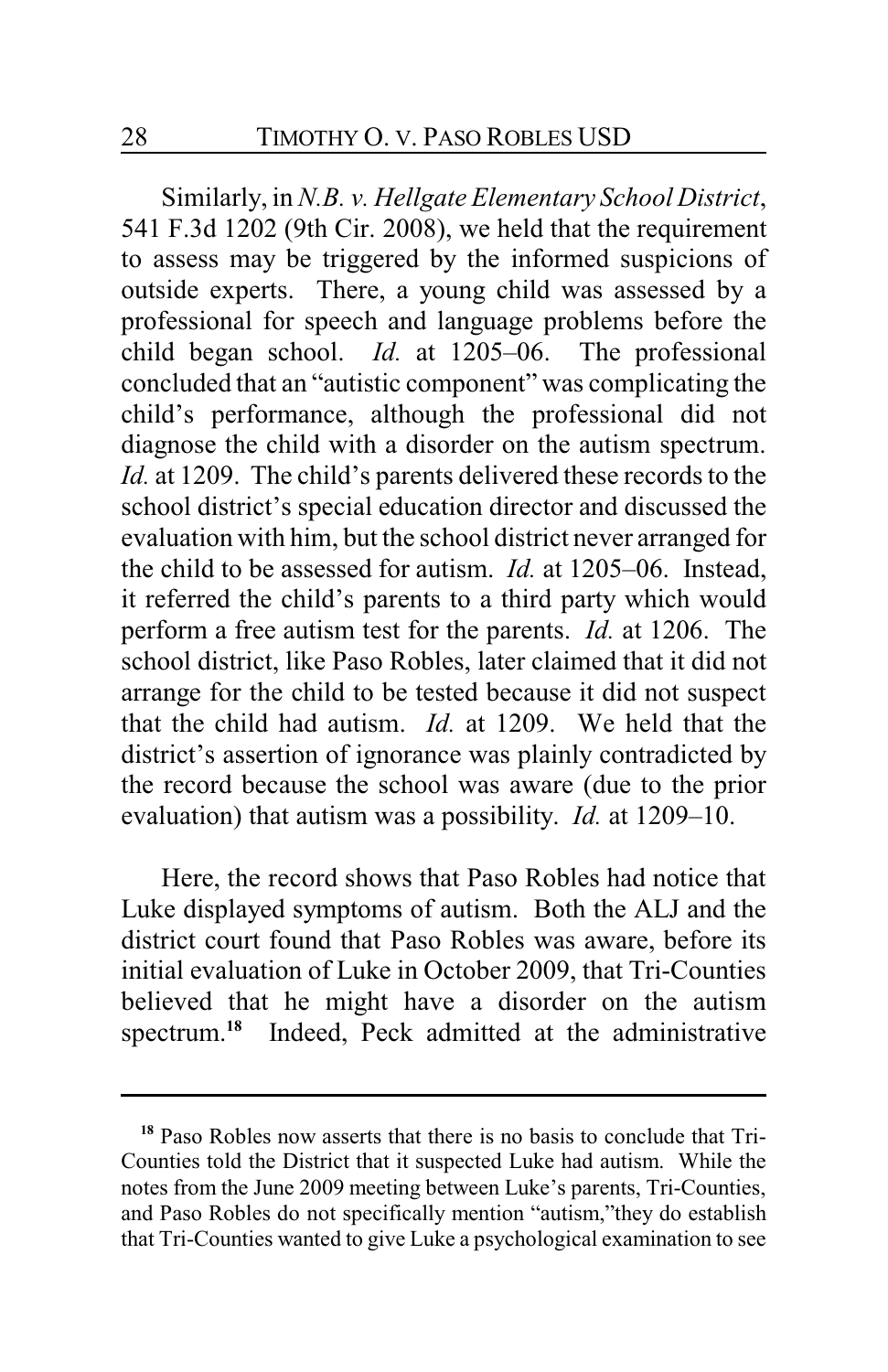hearing that autism was a suspected disability when he stated that he had been called to informally observe Luke's initial evaluation because there was a possibility of looking at autism as a disabling condition.

Despite this knowledge, when creating a plan for Luke's initial assessment, Paso Robles did not include any of the standard assessments for autism. Rather, the notice sent to Luke's parents reflected that he would *not* be given any assessment for social/adaptive behavior, which would be necessary in order to determine whether Luke had autisticlike symptoms. Instead, during the October 2009 initial assessment, Paso Robles attempted to assess Luke for several *other* disorders, but was unable to complete its tests of him because of Luke's "compliance" issues. At no point during its examination did Paso Robles conduct or attempt to conduct any form of standard or reliable assessment for autism or autistic-like behavior.

Moreover, even if Paso Robles had not had notice of Luke's autistic symptoms at the time of the October 30, 2009 initial assessment, it obtained such notice when it received the Griffin Report, which "provisionally" diagnosed Luke with a disorder on the autism spectrum and noted that he displayed troubling autistic behavior. Peck testified that he did not give much weight to Dr. Griffin's assessment because it was only a "provisional" diagnosis. Regardless of Paso

if he qualified for further regional center services, which he would qualify for only if he had mental retardation, epilepsy, cerebral palsy, or autism. The only plausible such disorder in Luke's case was autism. In any event, Paso Robles conceded in the district court that it was aware that Tri-Counties suspected Luke was autistic before it conducted its own assessment.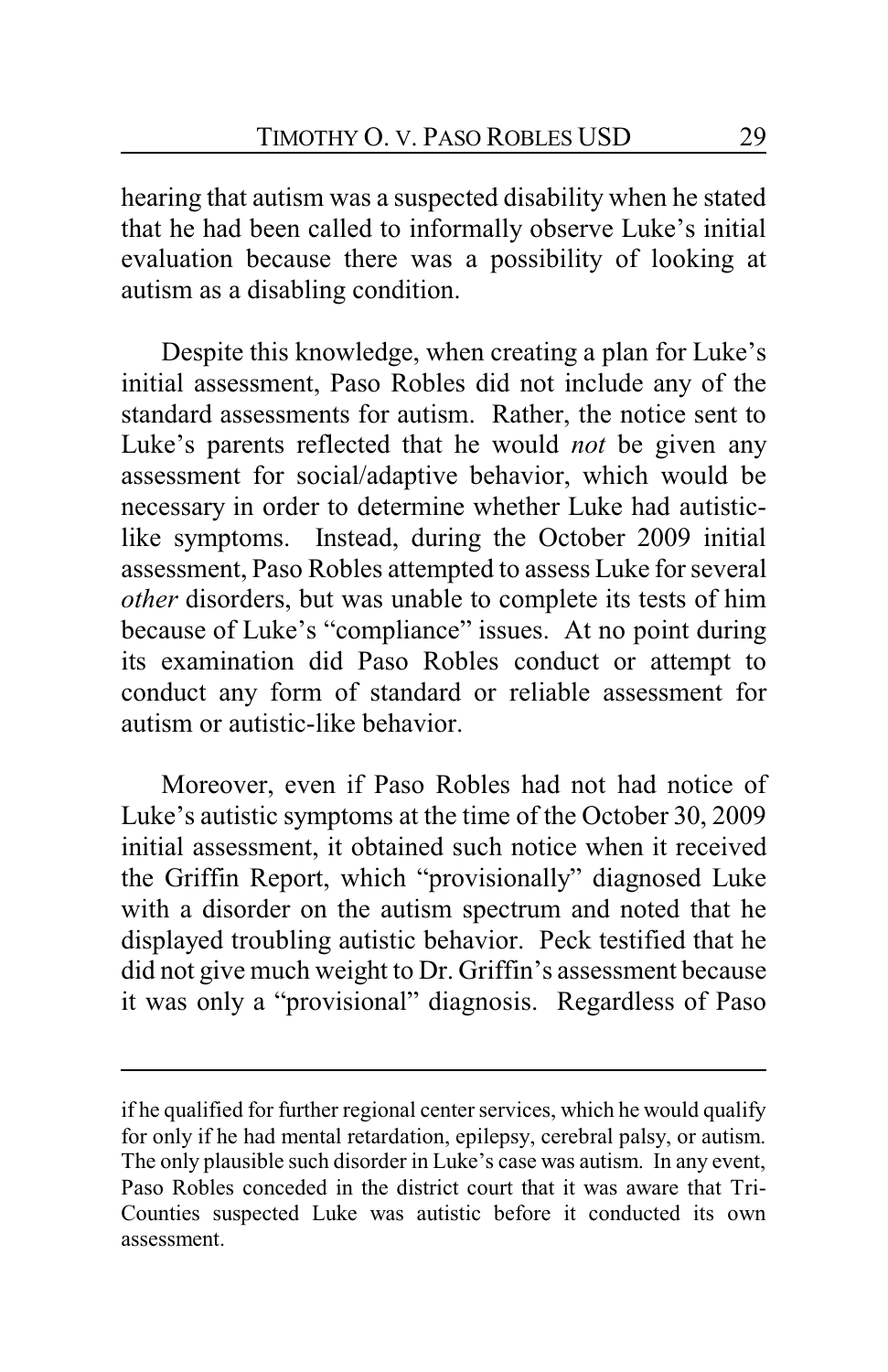Robles' subjective opinion about the validity of Dr. Griffin's diagnosis, however, the "informed suspicions of . . . [a] consulted outside expert[]"—here, Dr. Griffin, whose report stated that Luke displayed troubling autistic behavior—establishes the statutory requirement of suspicion thus necessitating a full assessment for autism. *See Pasatiempo*, 103 F.3d at 802. Paso Robles still did not do so, and instead, two days later, held an IEP meeting during which neither autism nor the Griffin Report were ever discussed. Further, neither the possibility of autism nor the recommendations of the Griffin Report were incorporated into Luke's IEP.

Even more troubling, by the time of the December 2010 IEP, it was clear from parent and teacher complaints that Luke displayed autistic-like behavior at home and at school. Even then, Paso Robles did not suggest that Luke should be provided services to address his autistic-like behavior or even that Luke should be assessed for autism. This complete failure to assess Luke for all areas of suspected disability clearly and substantially violated the IDEA's procedural requirements.

# *A. Peck's Informal Observation of Luke Could Not Satisfy Paso Robles' Obligation to Assess for Autism*

Despite its clear notice of Luke's autistic-like behavior, Paso Robles argues that autism was not a "suspected disability" either at the time of its October 2009 initial assessment or after it received Dr. Griffin's assessment. The district court agreed, and held that while Paso Robles "knew that [Tri-Counties] suspected that [Luke] may be autistic," it did not need to formally assess Luke because it had requested that its staff member, Peck, observe informally Luke's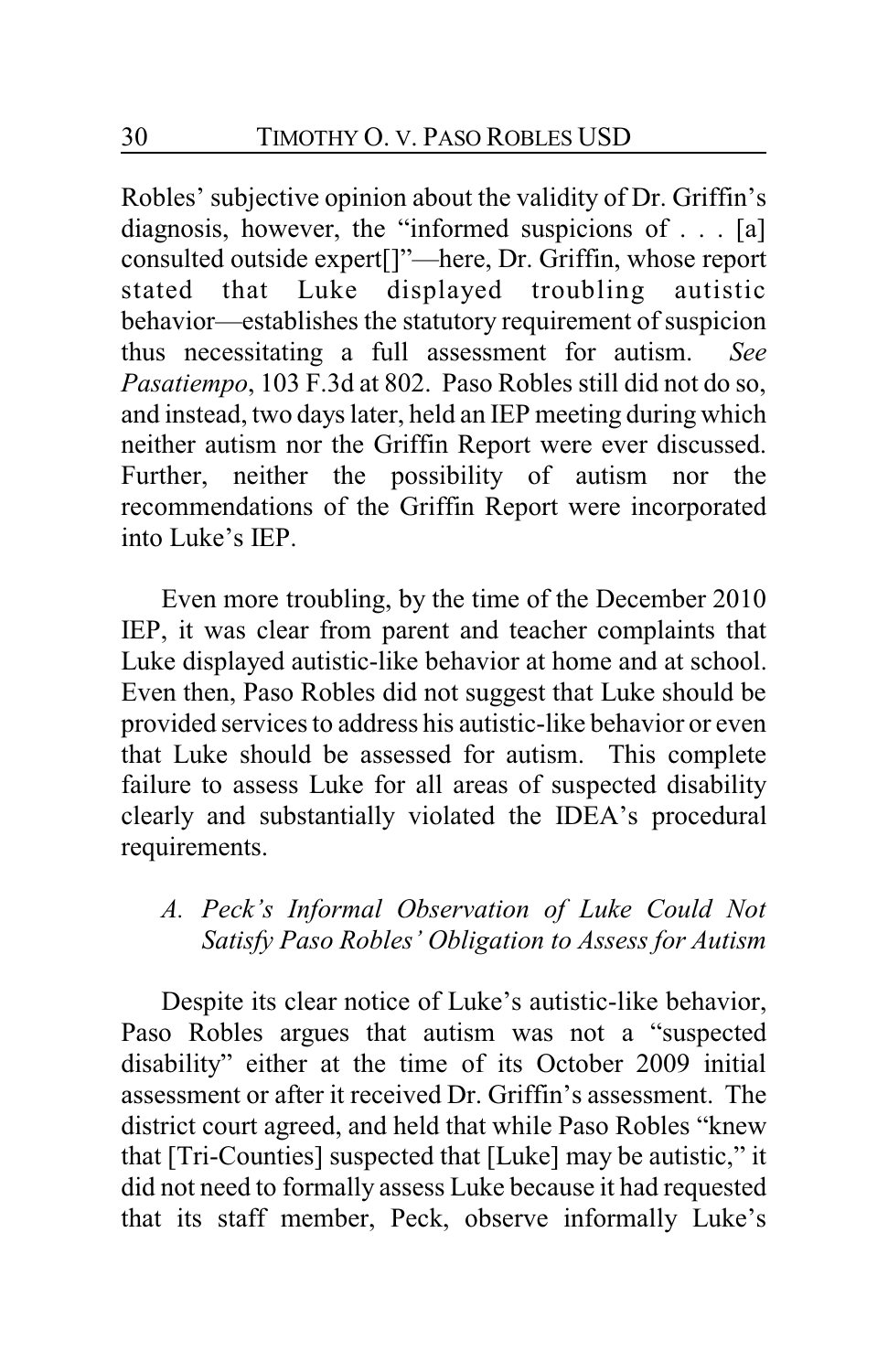assessment for other disorders and determine whether additional testing was needed. According to Peck, he saw Luke display behavior that was not characteristic of a child with autism, and therefore advised the district that no additional assessment was necessary. Specifically, the district court wrote, it was "not aware of any authority that supports that where the school district is on notice that a student may be on the autism spectrum, observes the student, and determines that he did not exhibit any characteristics of autism, that the district is still required to complete additional testing."

That conclusion, however, is directly contrary to the provisions of the IDEA and our precedent, which establish that if a school district is on notice that a child may have a particular disorder, it *must* assess that child for that disorder, regardless of the subjective views of its staff members concerning the likely outcome of such an assessment. That notice may come in the form of expressed parental concerns about a child's symptoms, as in *Pasatiempo*, of expressed opinions by informed professionals, as in *Hellgate*, or even by other less formal indicators, such as the child's behavior in or out of the classroom. A school district cannot disregard a non-frivolous suspicion of which it becomes aware simply because of the subjective views of its staff, nor can it dispel this suspicion through informal observation. Rather, such notice automatically triggers mandatory statutory procedures: the school district *must* conduct an assessment for all areas of the suspected disability using the comprehensive and reliable methods that the IDEA requires. In this case, it is particularly egregious that in conducting Luke's initial evaluation which assessed him for other possible disorders, Paso Robles deliberately refused to include an assessment of the one suspected disability of which it had clear notice—autism.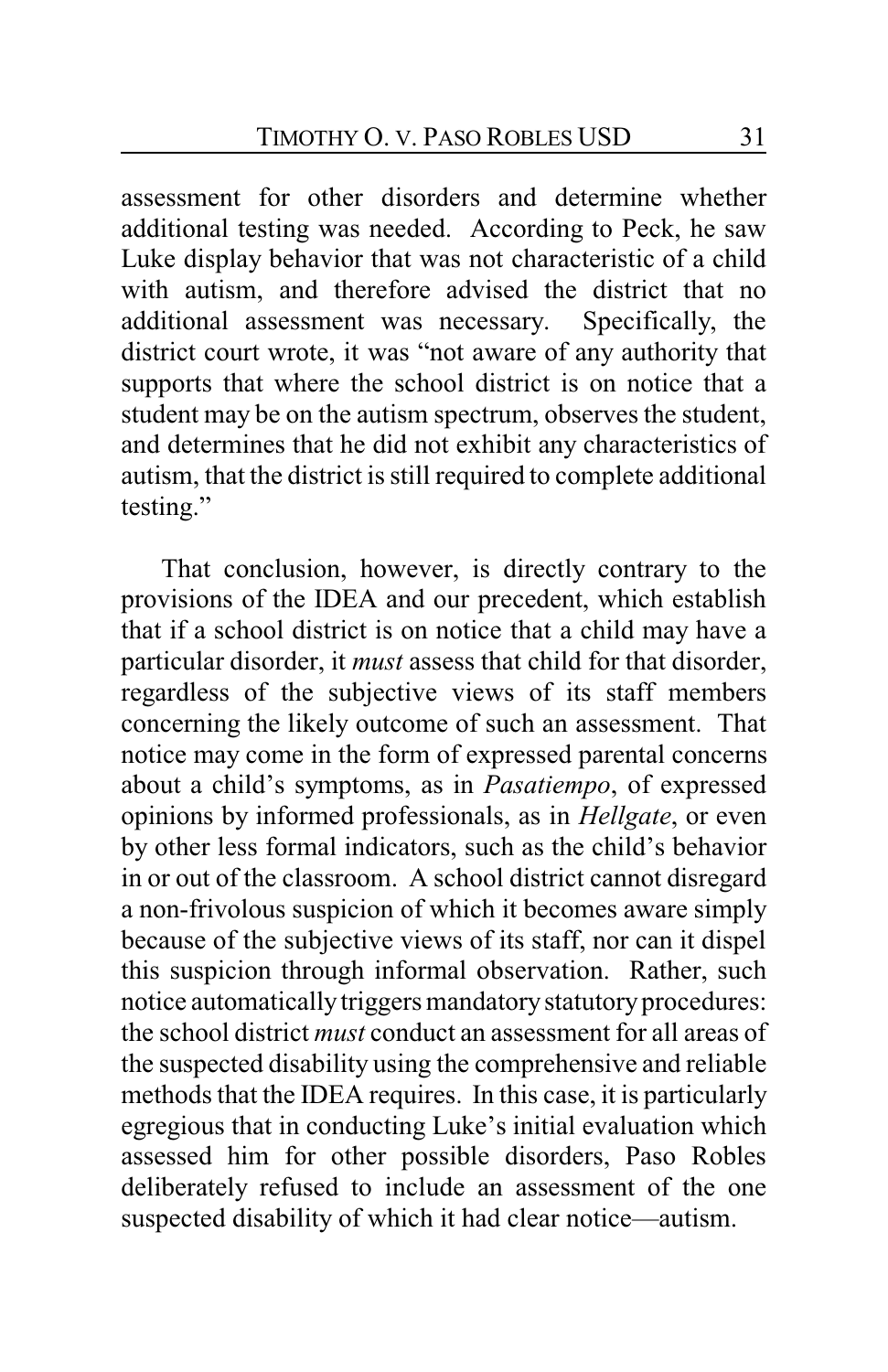Peck, of course, did not conduct an assessment for autism, let alone one that complied with the IDEA. Not only was his involvement in Luke's initial evaluation not included within the original notice provided to Luke's parents, but he did not use a variety of standard or reliable methods. 20 U.S.C.  $§$  1414(b)(3)(A). Rather, he used only one, generally unreliable method—informal observation—or to use a phrase later employed by him, observation "off the top of my head." While the record reflects that a complex form of structured observation may be used as a tool to identify autistic-like behavior, Peck was not certified at that time to perform that kind of testing, and in fact did not do so or even purport to have attempted to do so.

To hold that Peck's informal observation could overcome Paso Robles' statutory obligation to formally assess Luke for a suspected disability would allow school districts to disregard expressed and informed concerns about a child's disabilities on the basis of prejudicial stereotypes about what certain disabilities look like, rather than on the objective evidence and the thorough and reliable standardized testing that the IDEA requires. This result would be particularly devastating for children with autism because, as Dr. Freeman explained at the administrative hearing, the condition "can be very subtle" and manifest itself in many different ways. It would likely be missed by an informal observation, resulting in many children remaining undiagnosed, untreated, and unable to reach their full educational potential. The effect, moreover, would be felt most heavily by children from disadvantaged families without the sophistication or resources to obtain outside professional opinions.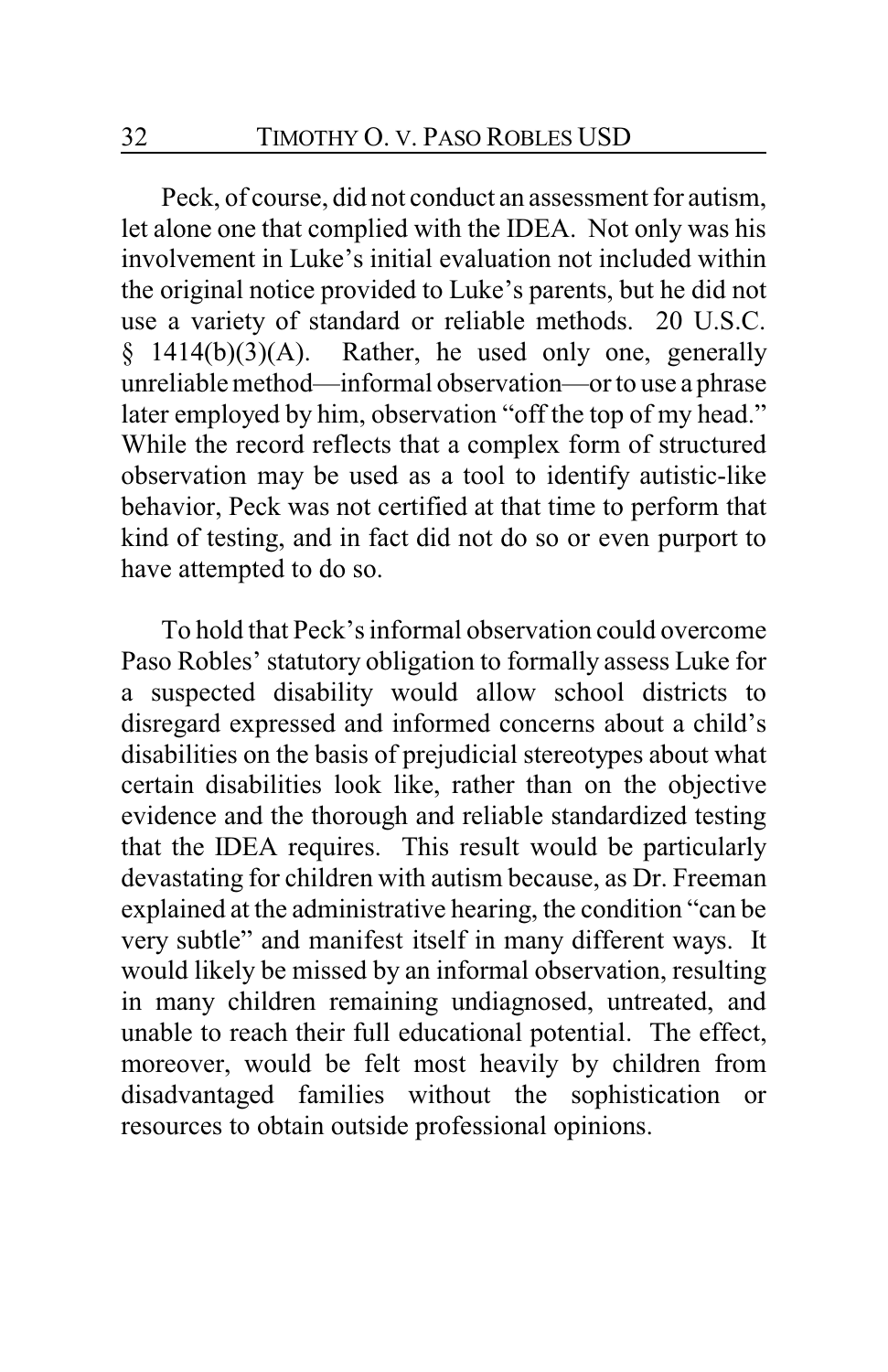*B. The Griffin Report Cannot Qualify as an Assessment that Satisfies Paso Robles' Obligations Under the IDEA*

Although Paso Robles does not advance the argument on appeal, the ALJ equivocally expressed an alternate theory as to why Paso Robles did not need to assess Luke for autism. Without citing any legal or factual support, the ALJ said that "[t]he District knew that [Luke] was to be formally assessed by a psychologist through Tri-Counties," and the Griffin Report "was so thorough, the District saw no need to conduct further assessments of [Luke]." There is no support in the record for this finding. The Griffin Report was conducted explicitly for the purpose of assisting Tri-Counties in determining whether Luke qualified for continued regional center services, *not* to gather information about him that could be used to determine his individual educational needs or to determine whether he qualified for special education under the IDEA. Further, Paso Robles took absolutely no steps to ensure that this assessment would occur or that it would be conducted and considered in a manner that complies with the IDEA. It also did not inform Luke's parents that it intended to rely, or did in fact rely, on the Griffin Report in creating Luke's IEP. Accordingly, the Griffin Report cannot qualify as an assessment that satisfies Paso Robles' obligations under the IDEA.**<sup>19</sup>**

**<sup>19</sup>** Amicus Curiae Learning Rights Law Center asks that we hold that school districts are *never* allowed to rely on the assessments performed by regional centers as a substitute for conducting their own. According to the amicus, the regional center's assessment is performed strictly for the purpose of diagnosing a child to determine eligibility to receive continued regional center services, whereas, in contrast, school districts must perform assessments *not only* to diagnose children's medical disability, but also to assess the child's strengths and needs for educational planning,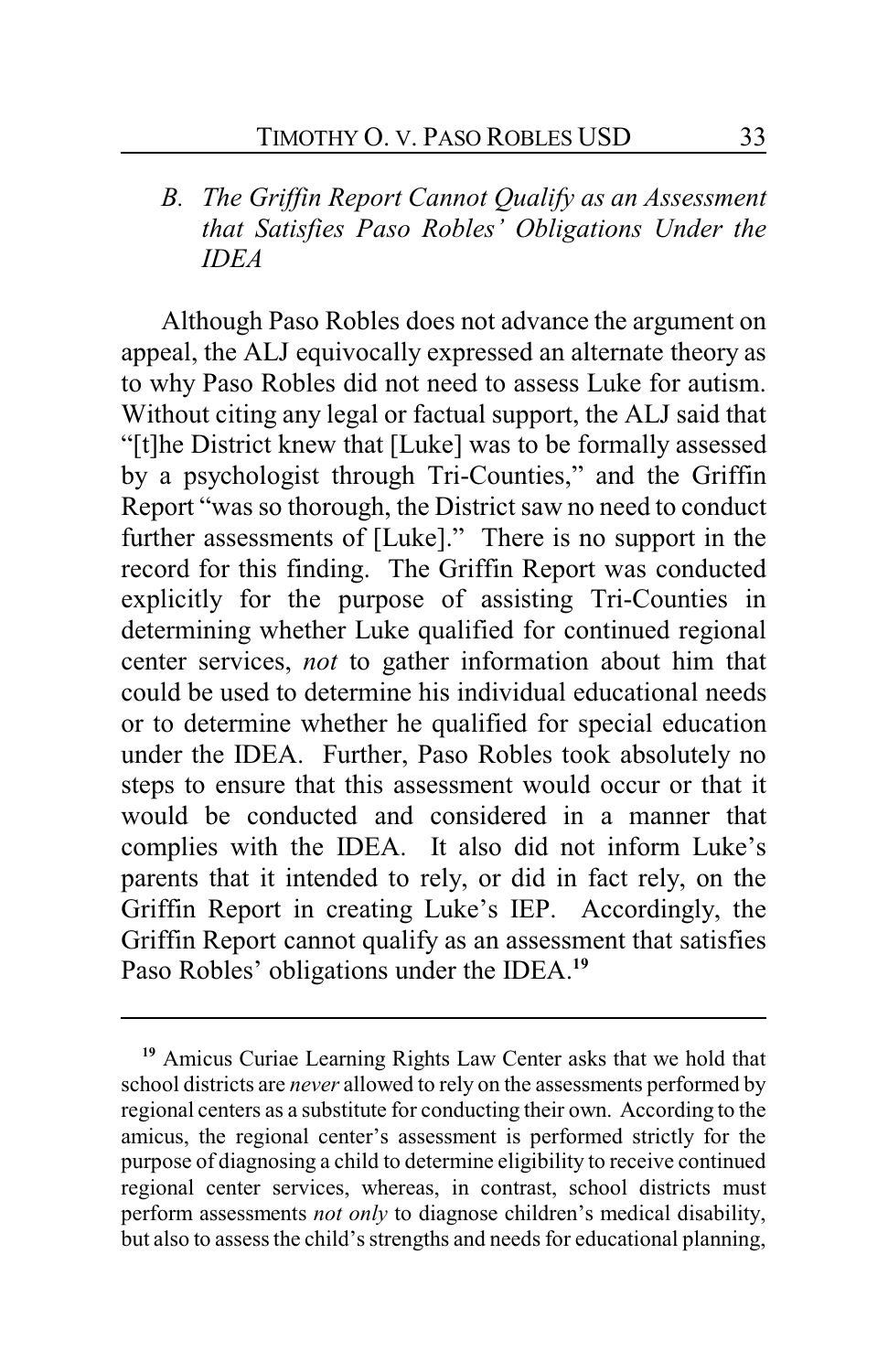As an initial matter, there is no support for the ALJ's suggestion that Paso Robles did not assess Luke for autism because it "knew" that he was going to be assessed by Tri-Counties *or* for the finding that Paso Robles believed the Griffin Report to be comprehensive and thorough. To the contrary, the record clearly establishes that the reason Paso Robles did not assess Luke for autism was because it did not subjectively believe that he was autistic and because Peck had not observed any autistic-like behavior during his informal observation of Luke. Had Paso Robles truly intended to rely on Tri-Counties' assessment of Luke, it surely would have taken steps to ensure that the assessment occurred when, on November 10, 2009, it learned that Tri-Counties had not yet received parental consent to conduct an assessment. Instead, Paso Robles sent invitations to Luke's December IEP meeting that same day, signaling its intent to proceed without any assessment for autism by Tri-Counties or otherwise. Testimony from the administrative hearing, moreover, reveals that Paso Robles' staff believed the Griffin Report to be unreliable and inaccurate and that the District therefore disregarded it entirely. Peck criticized Dr. Griffin's methodology, and explained that he understood the "provisional" diagnosis to mean the results of the test were non-conclusive. Similarly, Stinson testified that she believed that Paso Robles could ignore the provisional diagnosis because the school district received a lot of reports of PDD-NOS when the child had only a severe language impairment.

Moreover, even were we to accept the ALJ's clearly erroneous factual findings, we would still be compelled to conclude that Paso Robles violated the IDEA because it took

including helping in the creation of an IEP. We express no view on this question.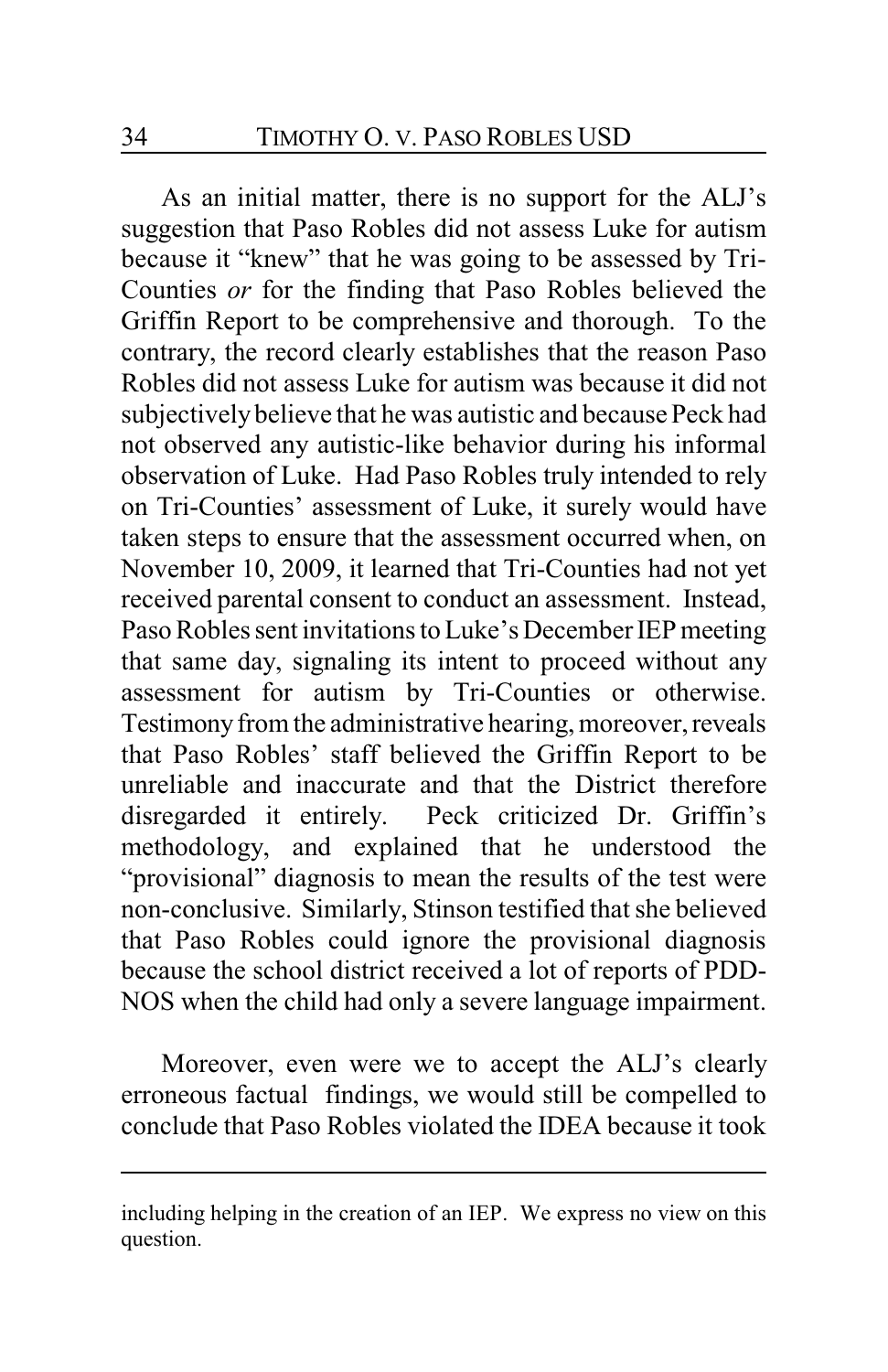absolutely no steps to "ensure" that the Tri-Counties assessment occurred or was conducted and considered in a manner that complies with the Act. *See Hellgate*, 541 F.3d at 1209 (holding that a school district may not "abdicate" its responsibilities under the IDEA and that merely referring a child's parents to a third party for testing violates the statutory requirement that the school district "ensure" that the child is assessed). Paso Robles did not explain to Luke's parents that it intended to rely on Tri-Counties to assess Luke for autism or include an assessment for autism in Luke's initial evaluation plan. *See* 20 U.S.C. § 1414(b)(1) & (c)(1). It also did not take any steps to ensure that the Tri-Counties assessment actually took place, nor did it give Luke's parents notice that the Griffin Report would be considered in creating Luke's IEP, as it would be required to do if it were part of Paso Robles' initial evaluation. *See* 20 U.S.C.  $§$  1414(d)(3)(A)(iii) (requiring that the IEP Team consider "the results of the initial evaluation"); 34 C.F.R. § 300.503 (prior notice requirement). Finally, as described below in Part II, the report was never discussed or considered by Luke's IEP Team when creating his initial IEP.

In short, the record clearly reflects that Paso Robles was on notice that Luke might have a disorder on the autism spectrum before it developed and provided him with special educational services. It was therefore required by the IDEA to ensure that an assessment for that disability was conducted using the sound and reliable methods that the Act demands and to consider the results of that assessment when creating Luke's IEP and providing him special education services. It failed to do so, which in itself constituted a substantial procedural violation of the IDEA.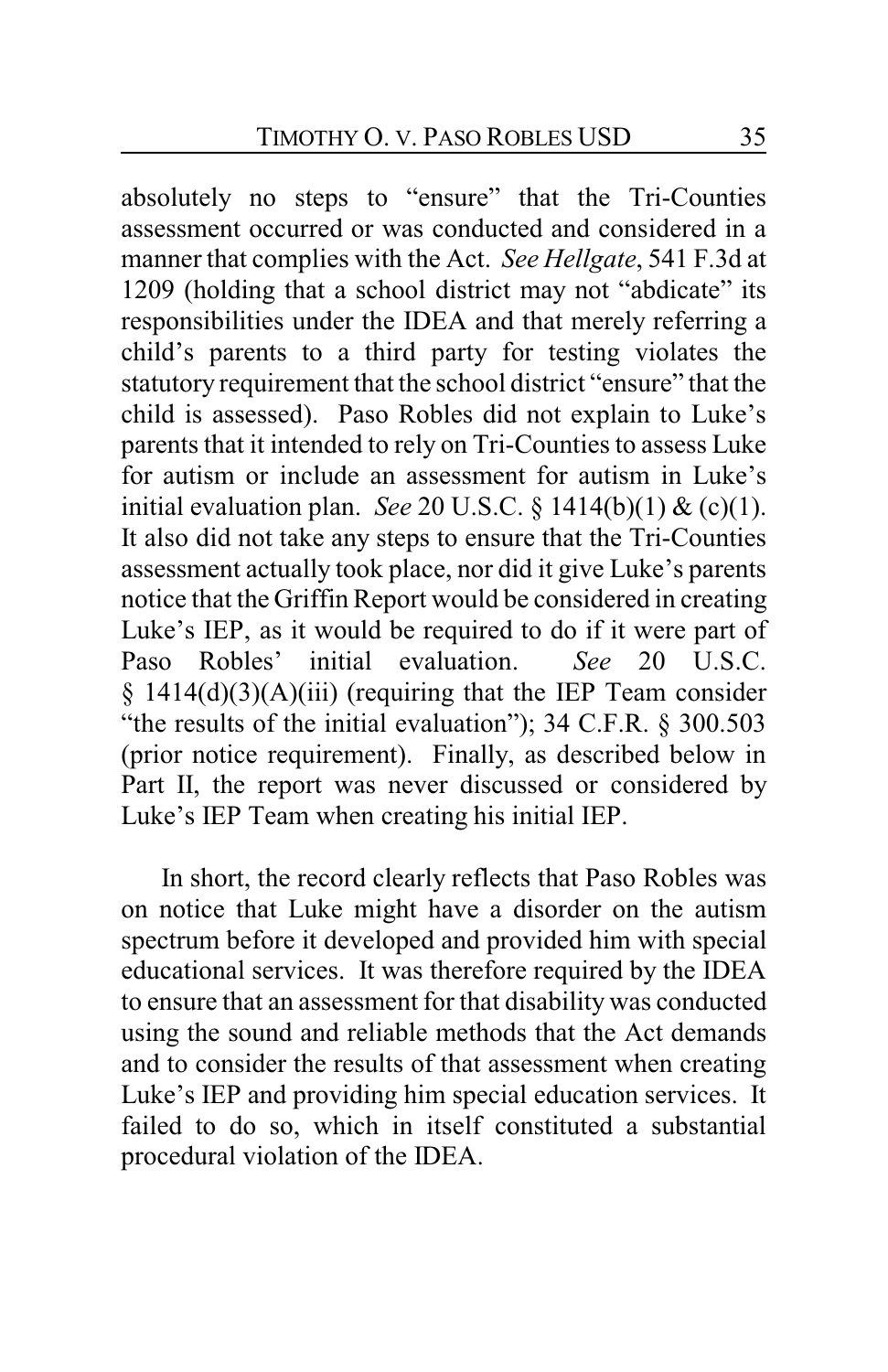# **II. Paso Robles' Violation of the IDEA's Procedural Requirements Denied Luke a Free Appropriate Education**

Having concluded that Paso Robles violated the procedural requirements of the IDEA, we must determine whether the violations are "sufficient to support a finding that [Luke] was denied a [free appropriate public education]." *Amanda J.*, 267 F.3d at 892. While some procedural violations of the IDEA may be harmless, such errors constitute a denial of a free appropriate public education if they seriously impair the parents' opportunity to participate in the IEP formulation process, result in the loss of educational opportunity for the child, or cause a deprivation of the child's educational benefits. *Id.*; *see also M.L. v. Fed. Way Sch. Dist.*, 394 F.3d 634, 652 (9th Cir. 2005) (Gould, J., concurring). A loss of an educational opportunity occurs, for example, when there is a "strong likelihood" that, but for the procedural error, an alternative placement "would have been better considered." *Doug C.*, 720 F.3d at 1047 (quoting *M.L.*, 394 F.3d at 657 (Gould, J., concurring)). As we have previously held, to succeed on a claim that a child was denied a free appropriate public education because of a procedural error, the individual need not definitively show that his educational placement would have been different without the error. *Id.*

On more than one occasion, we have held that the provision of a free appropriate public education is "impossible" when the IEP Team fails to obtain information that might show that the child is autistic. *See, e.g.*, *Hellgate*, 541 F.3d at 1210 ("The failure to obtain critical medical information about whether a child has autism 'render[s] the accomplishment of the IDEA's goals—and the achievement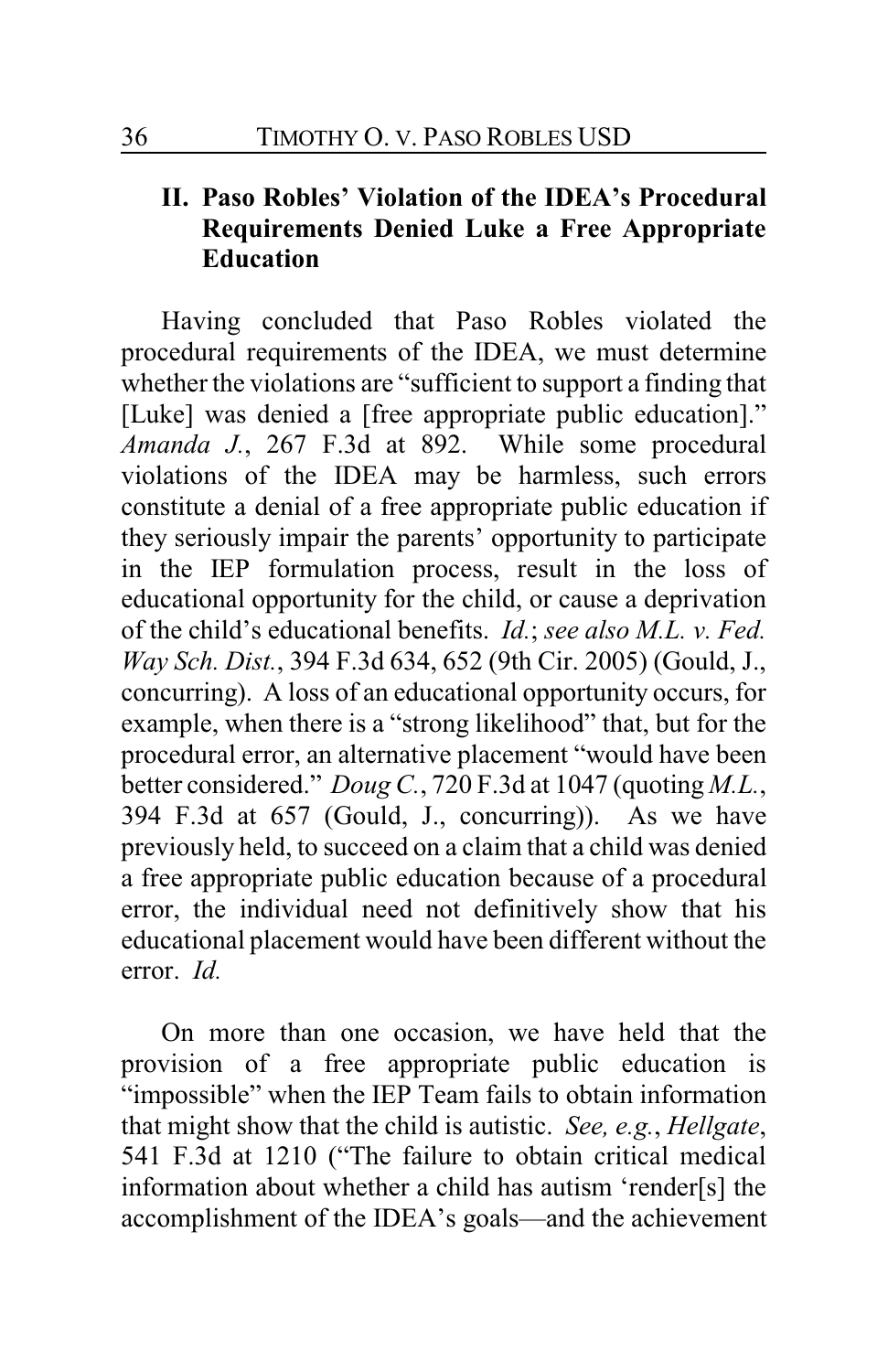of a free appropriate public education—impossible.'"); *Amanda J.*, 267 F.3d at 894 ("The IEP team could not create an IEP that addressed Amanda's special needs as an autistic child without knowing that Amanda was autistic.").**<sup>20</sup>**

We reaffirm that holding today. As in *Hellgate* and *Amanda J.*, any goals set forth in Luke's IEP were likely inappropriate because they were made without sufficient evaluative information about Luke'sindividual capabilities as an autistic child. Indeed, testimony from Paso Robles' staff indicates that any ostensible progress that Luke made was likely attributable to an "underestimation of his abilities" at the outset.**<sup>21</sup>** Further, this lack of information denied Luke

**<sup>21</sup>** Although not essential to our holding that Luke was denied a FAPE, some evidence in the record suggests that Luke did not actually make meaningful progress toward even the limited goals in his IEP. There were conversations between Luke's parents and teachers during the 2009–2010 school year to the effect that Luke was not making adequate progress toward his goals and required a more intensive program. Further, Luke's assessment score dropped significantly between November 2009—when he was assessed by Dr. Griffin before he received any special education from Paso Robles—and January 2012—when he was assessed by Dr. Freeman. As Dr. Freeman explained, if Luke had made "meaningful progress," the score would have remained the same or increased. A significant drop suggested that Luke was "not keeping pace."

**<sup>20</sup>** *Weissburg v. Lancaster School District*, 591 F.3d 1255 (9th Cir. 2010), cited by the amicus in support of the school district, does not undermine these cases. There, we noted that the IDEA does not give a student the legal right to a proper disability classification. Whether Luke should have been given a different eligibility classification, however, is not the basis of the plaintiffs' appeal. Instead, the question is whether the IEP Team could have properly created an individualized education plan tailored to Luke's particular needs without having before it the statutorily required assessment of him for autism.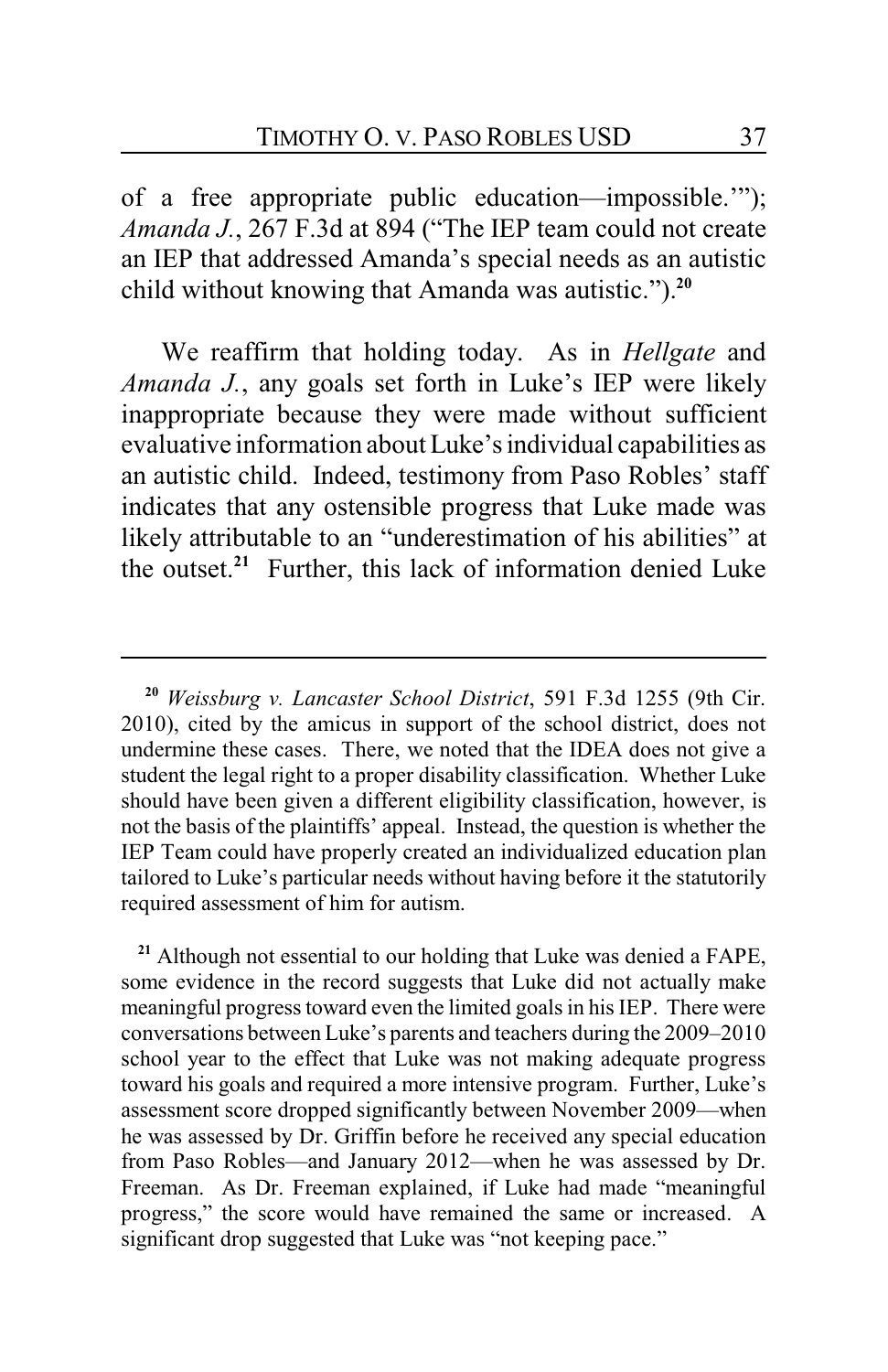educational opportunities and substantially hindered his parents' ability to participate in the IEP process.

Here, there is strong reason to believe that alternative services would have at least been more seriously considered during the collaborative IEP process if the school district had formally assessed Luke for autism. *See Doug C.*, 720 F.3d at 1047. Because Luke was never formally so assessed, several members of Paso Robles' staff treated him as if he had selective mutism, an anxiety disorder. Rather than engaging in positive interventions to encourage Luke to talk, the staff strove to create an environment that would minimize his supposed anxiety. As Luke's private behaviorist explained, these actions should not have been taken in the case of an autistic child and may actually have reinforced Luke's refusal to speak. Similarly, as Erika Castro, a Paso Robles speech therapist, testified, had she been aware that Luke had been diagnosed by Dr. Griffin as having a disorder on the autism spectrum, she would not have suggested that he was selectively mute. Indeed, because she was under the misperception that Luke's refusal to speak was due to an anxiety disorder, she never suggested to Luke's teacher that he needed to be seen and possibly be treated by a behaviorist—a recommendation that she might have otherwise made. Such a referral would likely have been of immense benefit with respect to Luke's education, as evidenced bythe tremendous improvement in his speech once he began receiving such services.

Further, by failing to assess Luke for autism, Paso Robles deprived Luke's parents of vital information necessary for them to meaningfully participate in the IEP process. It is clear from the record that Paso Robles considered assessing Luke for autism but decided not to do so after Peck's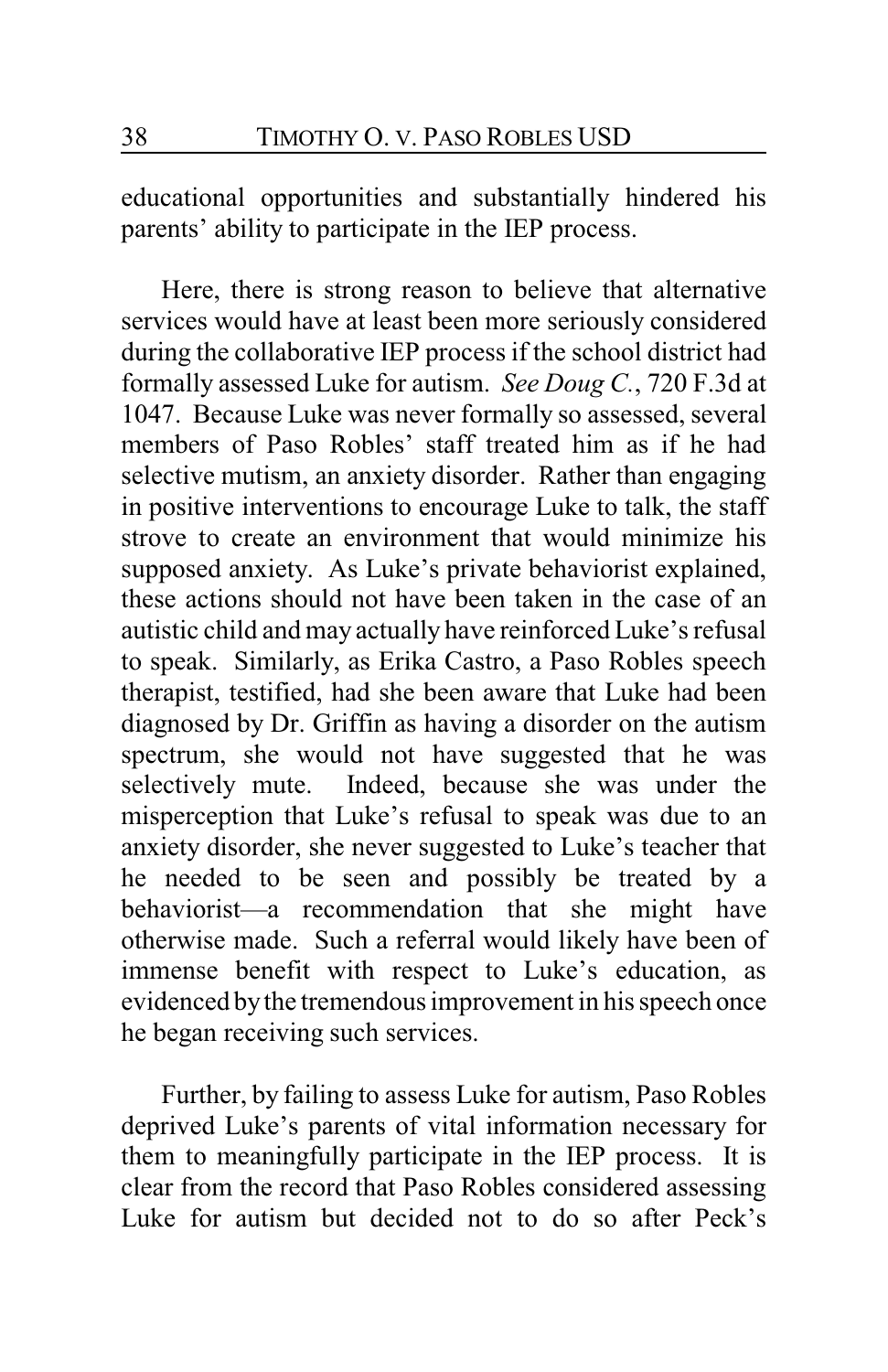informal and procedurally inadequate observation. It did not, however, explain this to Luke's parents. Without this information, his parents—who were not represented by counsel at the time—had no reason to question the initial evaluation report and had no basis to request an independent educational evaluation.

Paso Robles argues that it provided Luke with a free appropriate public education because its staff would have made the same recommendations as to the specialized services Luke required regardless whether he had been diagnosed as autistic. Peck, for example, testified that he would have made the same recommendations during the December 2009 IEP.**<sup>22</sup>** This argument is plainly contradicted by the fact that Paso Robles' staff treated Luke as if he were selectively mute, which they certainly would not have done if they had an assessment for autism. Even if true, however, this argument misses a central concern of our inquiry. The creation of an IEP is not a unilateral enterprise by the school district, but rather, a collaborative process that necessitates parents' input. Regardless whether Paso Robles staff might have made identical recommendations in the absence of informed parental participation in the collaborative process, the failure to obtain necessary information about Luke's disorder prevented an informed discussion with his parents

<sup>&</sup>lt;sup>22</sup> Regardless of the veracity of this statement, the record strongly suggests that Peck would at least have made different recommendations at the December *2010* IEP. As he admitted during the administrative hearing, he did not suggest that Luke had autism or needed treatment for autistic behavior during that meeting because he had not yet "done an assessment" for autism. We need not further comment on how his testimony that he would not do so "off the top of [his] head" comports with the role he played in 2009 when he ruled out the need for an autism assessment on the basis of a casual observation.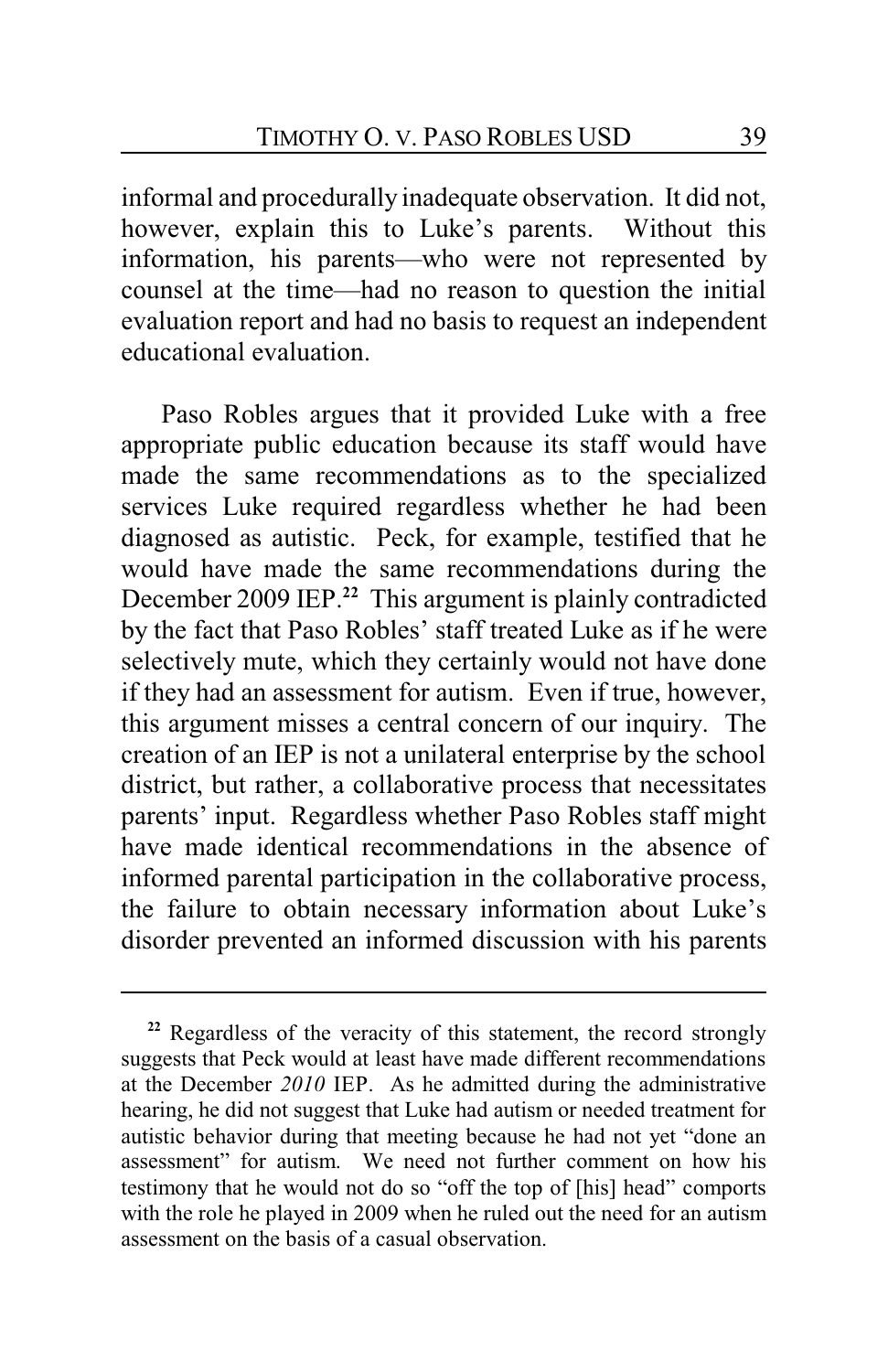about his specific needs as an autistic child. Thus, Paso Robles' violation of the statutory requirement deprived Luke of educational opportunities *and* substantially hindered his parents' participation in the process. So that there may be no similar misunderstanding in the future, we will say it once again: the failure to obtain critical and statutorily mandated medical information about an autistic child and about his particular educational needs "'render[s] the accomplishment of the IDEA's goals—and the achievement of a FAPE—*impossible*.'" *Hellgate*, 541 F.3d at 1210 (emphasis added) (quoting *Amanda J.*, 267 F.3d at 894). Because the school district failed to conduct the statutorily mandated assessment of "all areas of suspected disability" it necessarily deprived Luke of a free appropriate public education.

Finally, in so holding, we reject the argument of the ALJ and the district court that any failure by Paso Robles to assess Luke for autism was harmless because Paso Robles relied heavily on the Griffin Report when creating Luke's IEP. There are three substantial problems with this argument: (1) there is no evidence that Paso Robles took any steps to ensure that the Griffin Report was conducted in a manner that complied with the IDEA's procedural requirements, (2) the determination that Paso Robles relied on the Griffin Report is entirely unsupported by, indeed is contrary to, the evidence in the record, and (3) any reliance on the Griffin Report was without notice to or discussion with Luke's parents, which would have substantially hindered their ability to fully and fairly participate in the IEP process, thus exacerbating the denial to Luke of a free appropriate public education.

First, as discussed *supra* Section I.B, Paso Robles took absolutely no steps to "ensure" that the Tri-Counties assessment occurred or that it was conducted in a manner that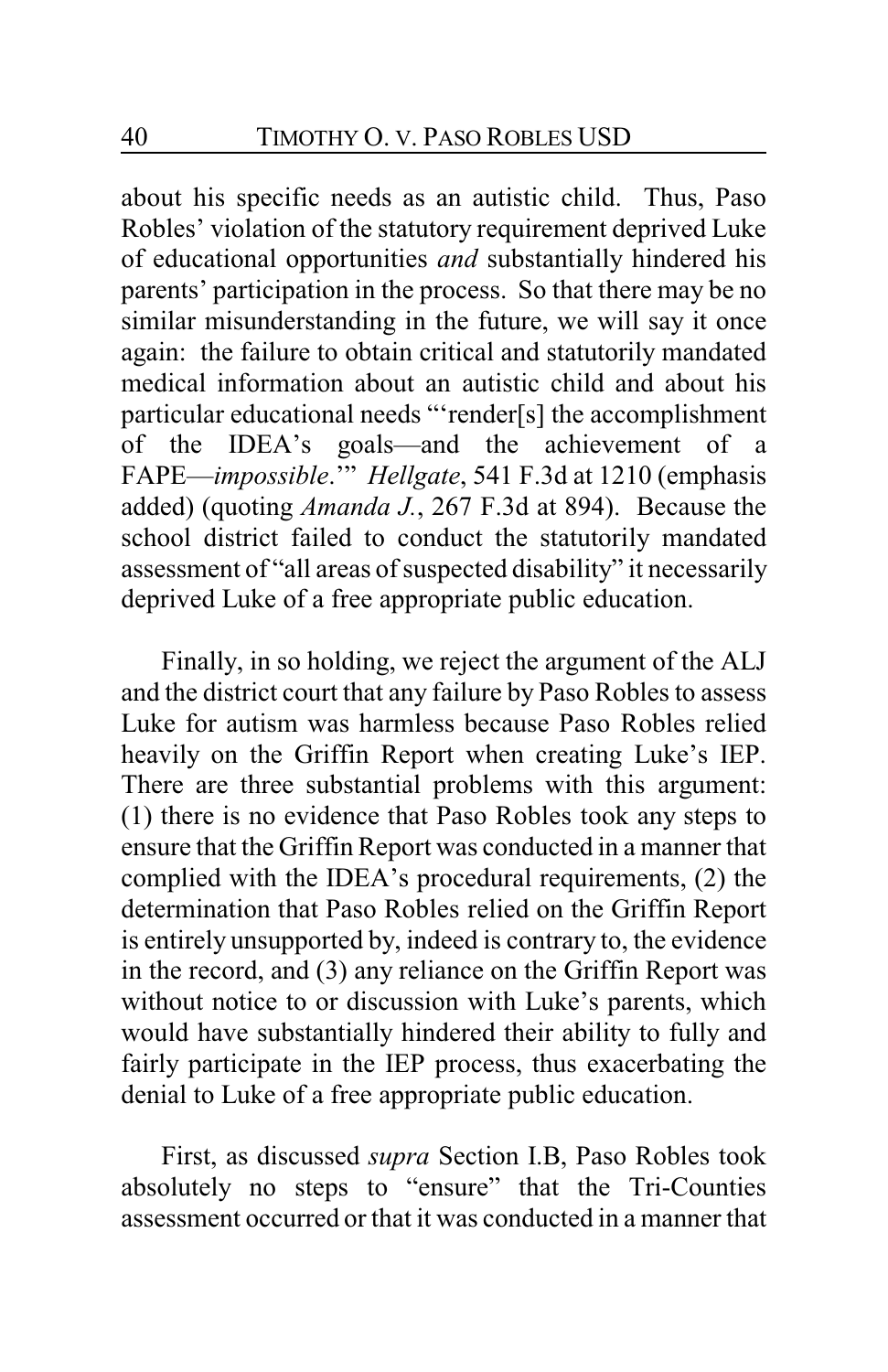complies with the procedural requirements of the Act. *See Hellgate*, 541 F.3d at 1209. Second, there is absolutely no evidence that the Griffin Report was actually discussed at Luke's December 2009 IEP meeting or that it was relied on at any point during the development of the IEP. The only evidence that it was considered at all is a single statement made by Peck at the administrative hearing that *he* considered it during the initial IEP meeting. When asked "So did you consider that assessment at the 12/4/2009 IEP meeting?" he responded "Yes." The fact that Peck "considered" the Griffin Assessment, however, does not suggest that it was relied upon when creating Luke's IEP or that it was carefully considered by the entire IEP Team. Rather, the argument is directly contrary to the unrefuted evidence that Paso Robles considered the report to be unreliable: Peck read the report, believed the "provisional" diagnosis meant that the results were non-conclusive, disregarded it, and did not even mention it during the IEP meeting. Similarly, none of Paso Robles' other staff members mentioned the Griffin Report when describing what the IEP Team discussed at the IEP meeting, and indeed, Luke's mother testified that she did not even know that the school district had received a copy of the report because it was never mentioned. The IEP, of course, makes absolutely no mention of the report. Finally, Paso Robles has maintained throughout these proceedings that the Griffin Reportmobook was of so little significance as not even to warrant a suspicion of autism.

Third, even if we were to accept the clearly erroneous factual finding that the report was "considered," that consideration would have constituted a further procedural violation that would only have exacerbated the denial of a free appropriate public education to Luke. That is because any purported reliance on the Griffin Report would have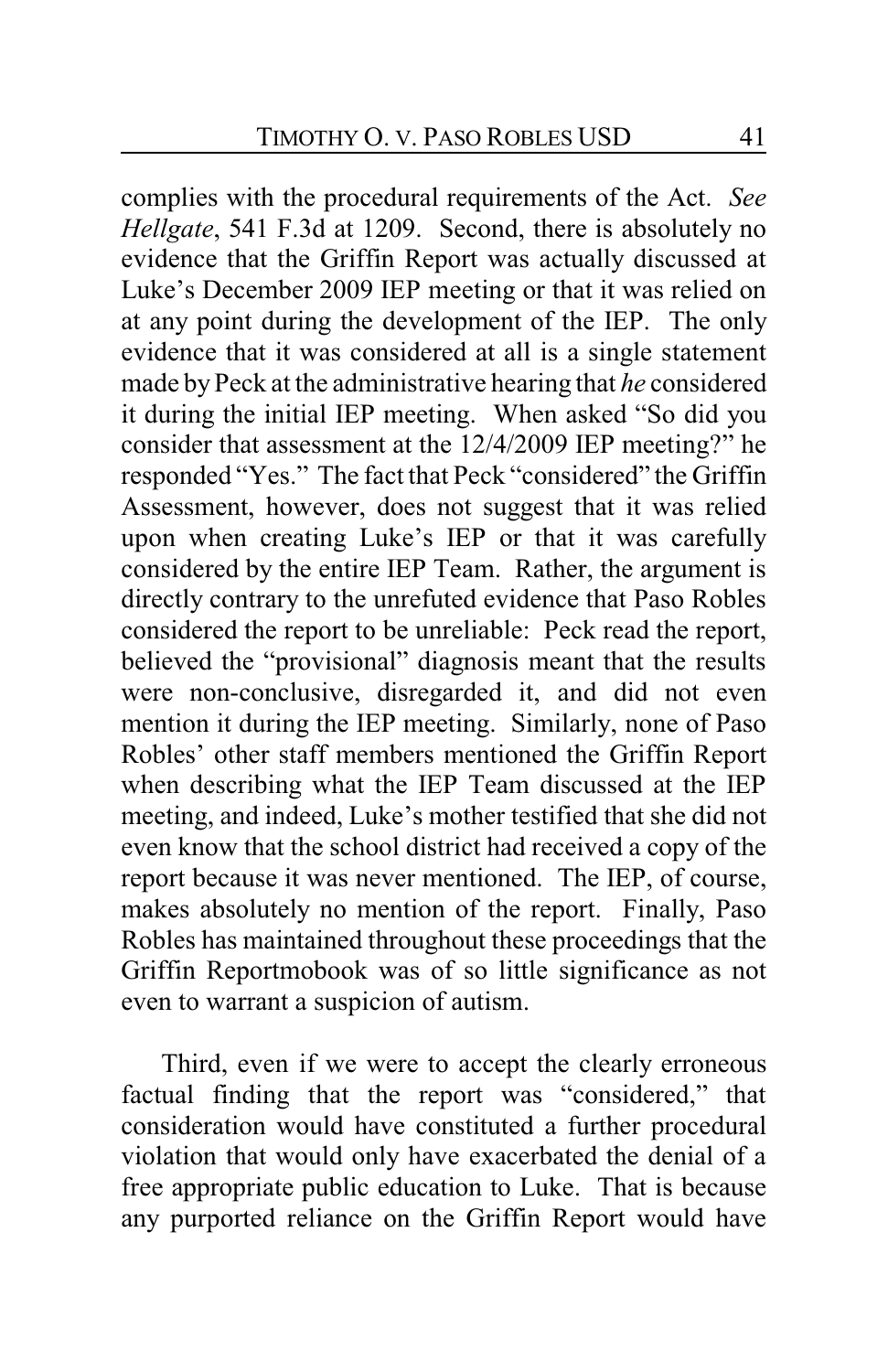occurred without notice to Luke's parents that the assessment was being considered in creating the IEP, as required by 34 C.F.R.  $\S$  300.503(a) & (b). The notice requirement provides parents with information necessary to an understanding of the rationale behind the school district's proposal, thus ensuring the "meaningful participation by parents and informed parental consent" that the IDEA was designed to afford. *M.M.*, 767 F.3d at 851. If Paso Robles had given Luke's parents written notice that the Griffin Report would be considered in drafting the IEP, it would have been required to explain to them why it disagreed with Dr. Griffin's diagnosis and to state whether it was making any recommendations for Luke's education based on her report. In the absence of such notice, however, Luke's parents were left without critical information. Because they did not have Paso Robles' relative sophistication, they could not be expected to understand how Tri-Counties' test results could affect Luke's special education eligibility or what services needed to be provided in light of Dr. Griffin's diagnosis. Accordingly, they could not give informed consent or participate meaningfully in the creation of the IEP, a separate statutory violation in itself.

Because we hold that the failure to assess Luke for autism constituted a substantial procedural violation of the IDEA that denied him a free appropriate public education during the 2009–2010 and 2010–2011 school years, we need not address the separate question raised by him on this appeal: whether the school district's failure to take appropriate steps to address his refusal to speak denied him a free appropriate education during those same years.